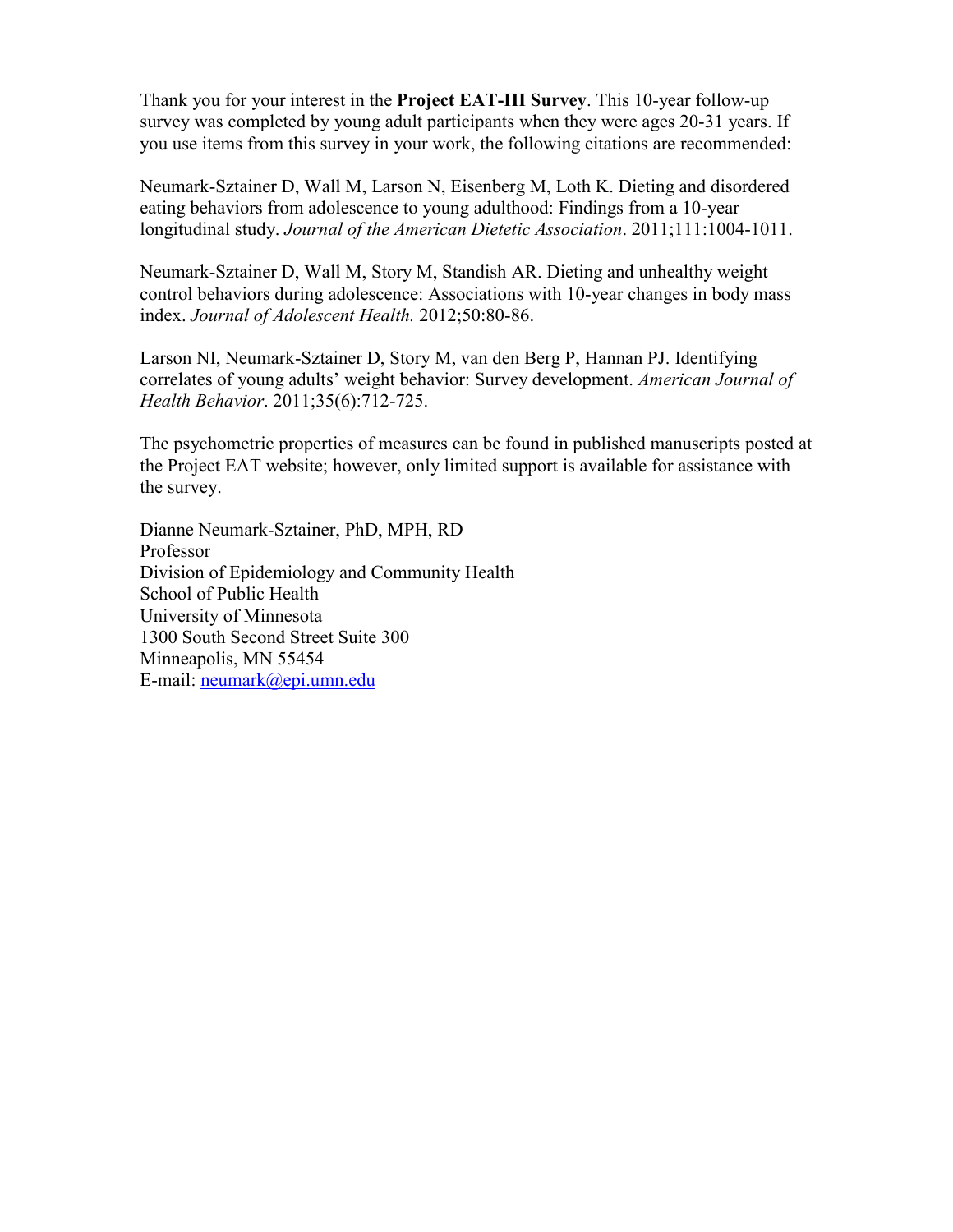Thank you for your interest in the **Project EAT-III Survey**. This 10-year follow-up survey was completed by young adult participants when they were ages 20-31 years. If you use items from this survey in your work, the following citations are recommended:

Neumark-Sztainer D, Wall M, Larson N, Eisenberg M, Loth K. Dieting and disordered eating behaviors from adolescence to young adulthood: Findings from a 10-year longitudinal study. *Journal of the American Dietetic Association*. 2011;111:1004-1011.

Neumark-Sztainer D, Wall M, Story M, Standish AR. Dieting and unhealthy weight control behaviors during adolescence: Associations with 10-year changes in body mass index. *Journal of Adolescent Health.* 2012;50:80-86.

Larson NI, Neumark-Sztainer D, Story M, van den Berg P, Hannan PJ. Identifying correlates of young adults' weight behavior: Survey development. *American Journal of Health Behavior*. 2011;35(6):712-725.

You can also visit the Project EAT website at http://www.sph.umn.edu/eat for additional information about Project EAT. The psychometric properties of measures are posted at the website; however, only limited support is available for assistance with the survey.

Dianne Neumark-Sztainer, PhD, MPH, RD Professor Division of Epidemiology and Community Health School of Public Health University of Minnesota 1300 South Second Street Suite 300 Minneapolis, MN 55454 E-mail: neumark@epi.umn.edu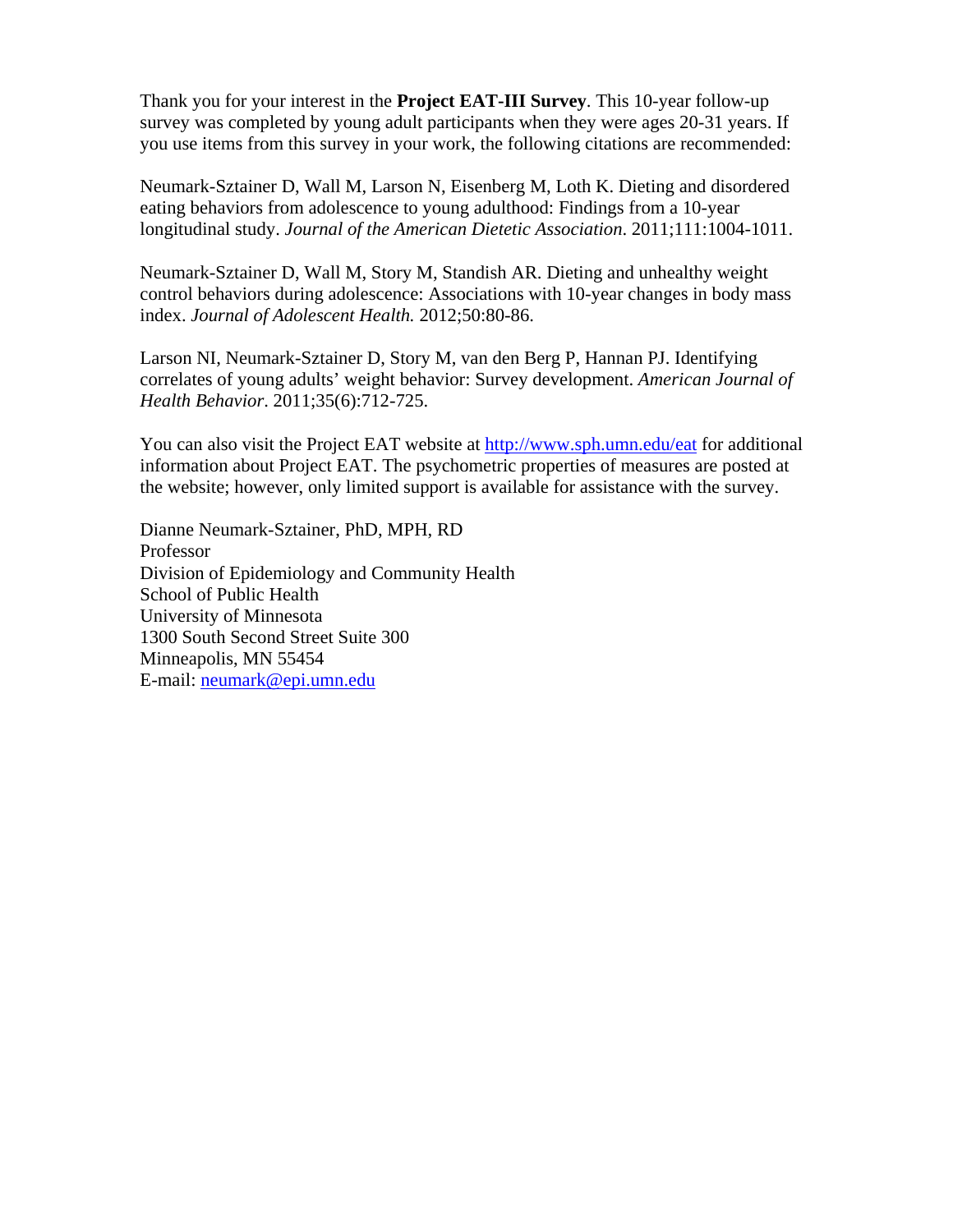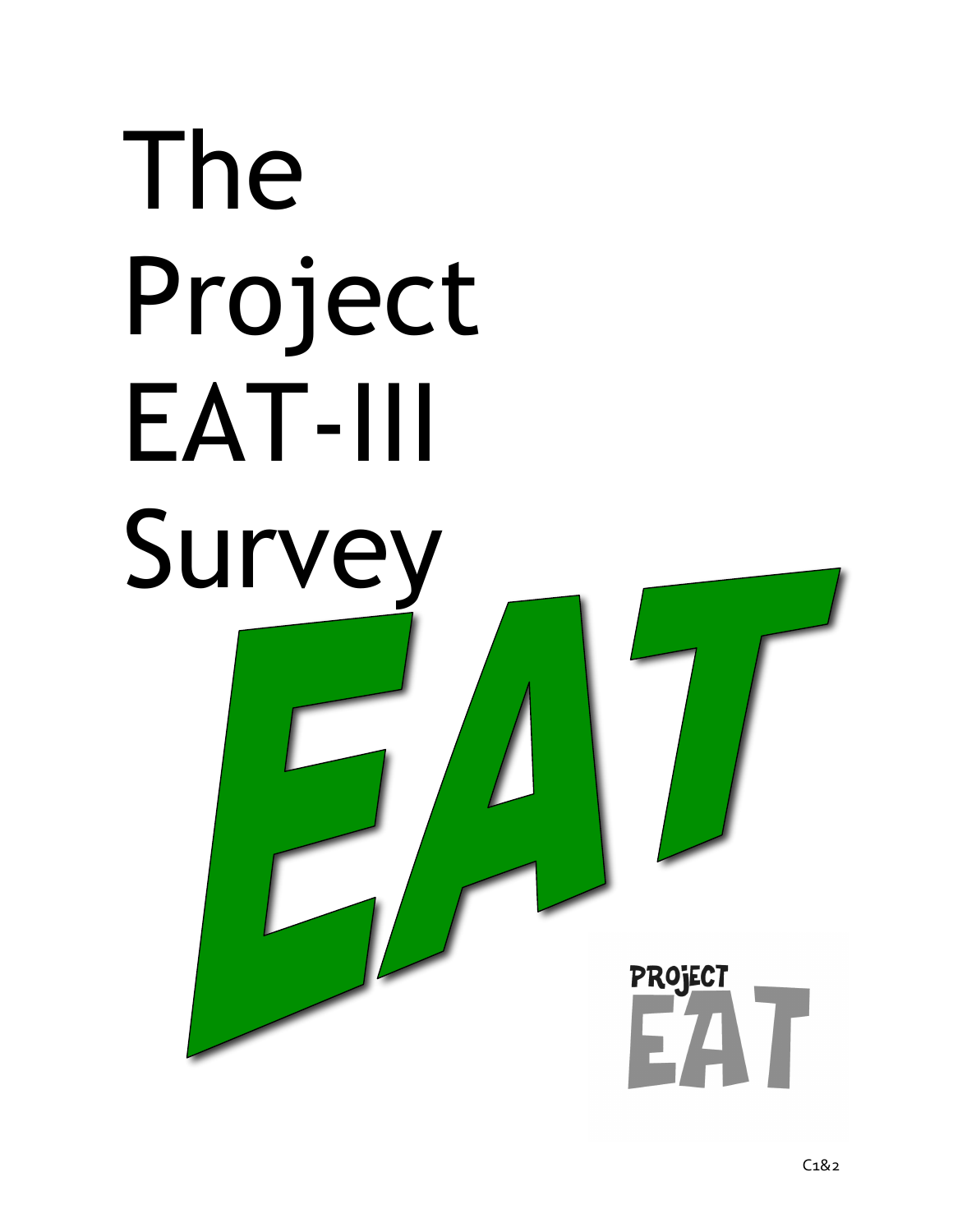**This survey asks questions about eating, physical activity and weight concerns.**

**Your help with this project is MUCH appreciated and will lead to the development of better health programs and services for people your age.**

**Please answer every question carefully. We understand that your eating and activity patterns may change from time to time, but ask that you answer the questions for the time period that is specified.**

**Your name will NOT be on the survey, so no one will know who you are. Please be as honest as you can in your responses.**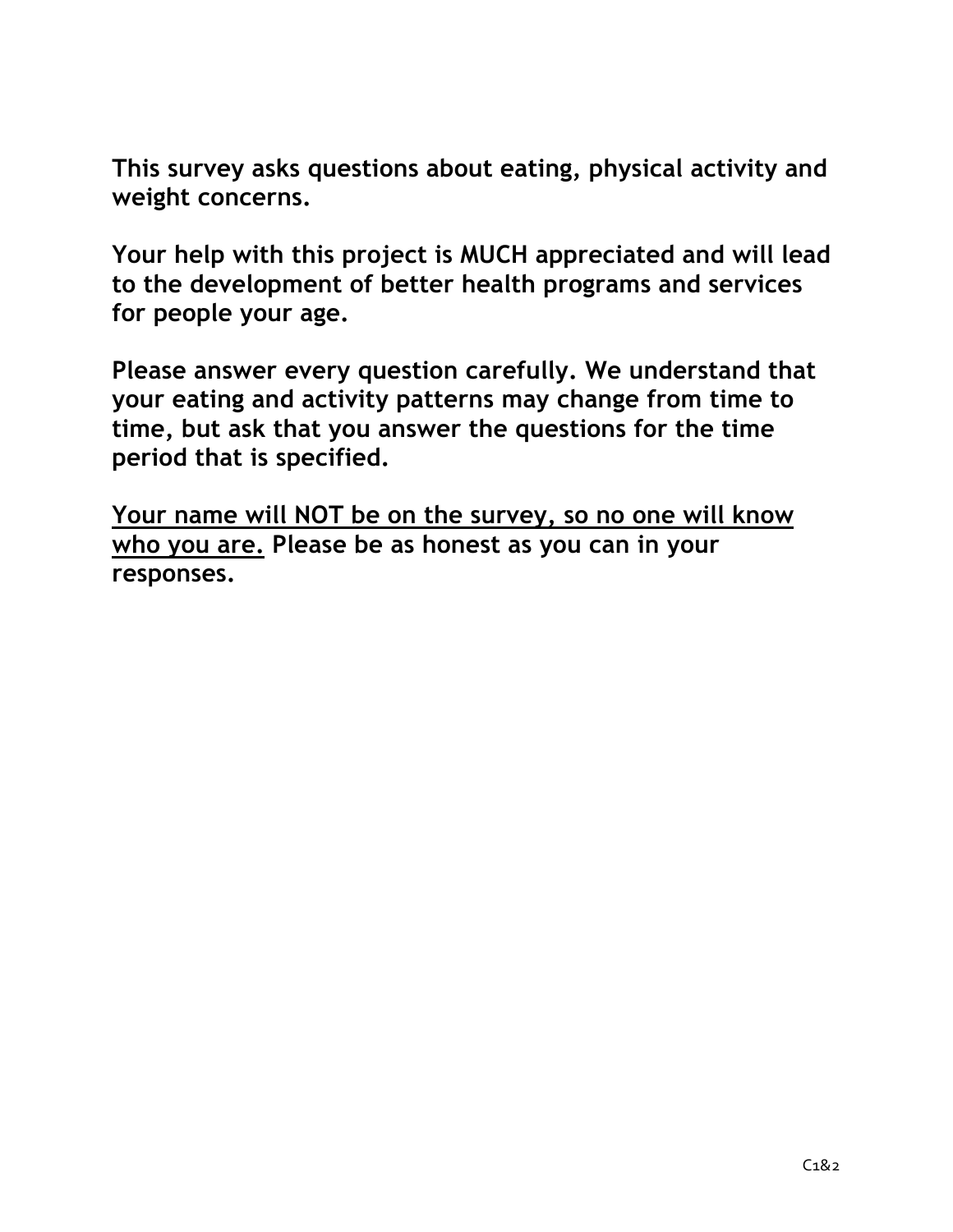### *Your EATING HABITS… when, where, why, how, and what?*

#### **1. During the past week, how many days did you eat** *breakfast?*

- 
- 
- $_3 \Box$  3-4 days  $_3 \Box$  3-4 days
- $4 \Box$  5-6 days  $4 \Box$  5-6 days
- 
- **3. During the past week, how many days did you eat** *dinner?*
	-
	- $_2 \Box$  1-2 days 2 1 day
	- $_3 \Box$  3-4 days  $_3 \Box$  2 days
	- $4 \Box$  5-6 days  $4 \Box$  3 days
	- $5 \Box$  every day  $5 \Box$  4 days

**5. In the past week, how many times did you eat out at any type of restaurant?**

- $\Box$  never  $\Box$  never
- $_2 \Box$  1-2 times 2 1-2 times
- $\overline{3}$  3-4 times  $\overline{3}$  3-4 times
- 
- 
- $6 \Box$  more than 7 times 30-35

**2. During the past week, how many days did you eat** *lunch?*

- $\overline{1}$  never  $\overline{1}$  never
- $2 \square$  1-2 days 2 2 1-2 days
	-
	-
- $5 \Box$  every day  $5 \Box$  every day
	- **4. During the past week, how many days did you bring lunch (or some other meal) from home to eat at work or school?**
		-
		-
		-
		-
		- $6 \square$  5 or more days
	- **6. In the past week, how often did you eat something from a fast food restaurant**

**(like McDonald's, Burger King, Hardee's, etc.)?**

- 
- 
- 
- $4 \Box$  5-6 times  $4 \Box$  5-6 times
- $5 \square$  7 times  $5 \square$  7 times
	-

#### **7. How much do you care about…**

|                                | Not at all | A little bit | Somewhat | Very much |    |
|--------------------------------|------------|--------------|----------|-----------|----|
| a. eating healthy food?        |            |              |          |           | 36 |
| b. staying fit and exercising? |            |              |          |           |    |

#### **8. How important is it to you that your food is:**

|                     | Not at all | A little | Somewhat | Very important |    |
|---------------------|------------|----------|----------|----------------|----|
| organic<br>a.       |            |          |          |                | 38 |
| not processed<br>D. |            |          |          |                | 39 |
| locally grown<br>c. |            |          |          |                | 40 |

- $\overline{1}$  never  $\overline{1}$  0 days
	-
	-
	-
	-
	-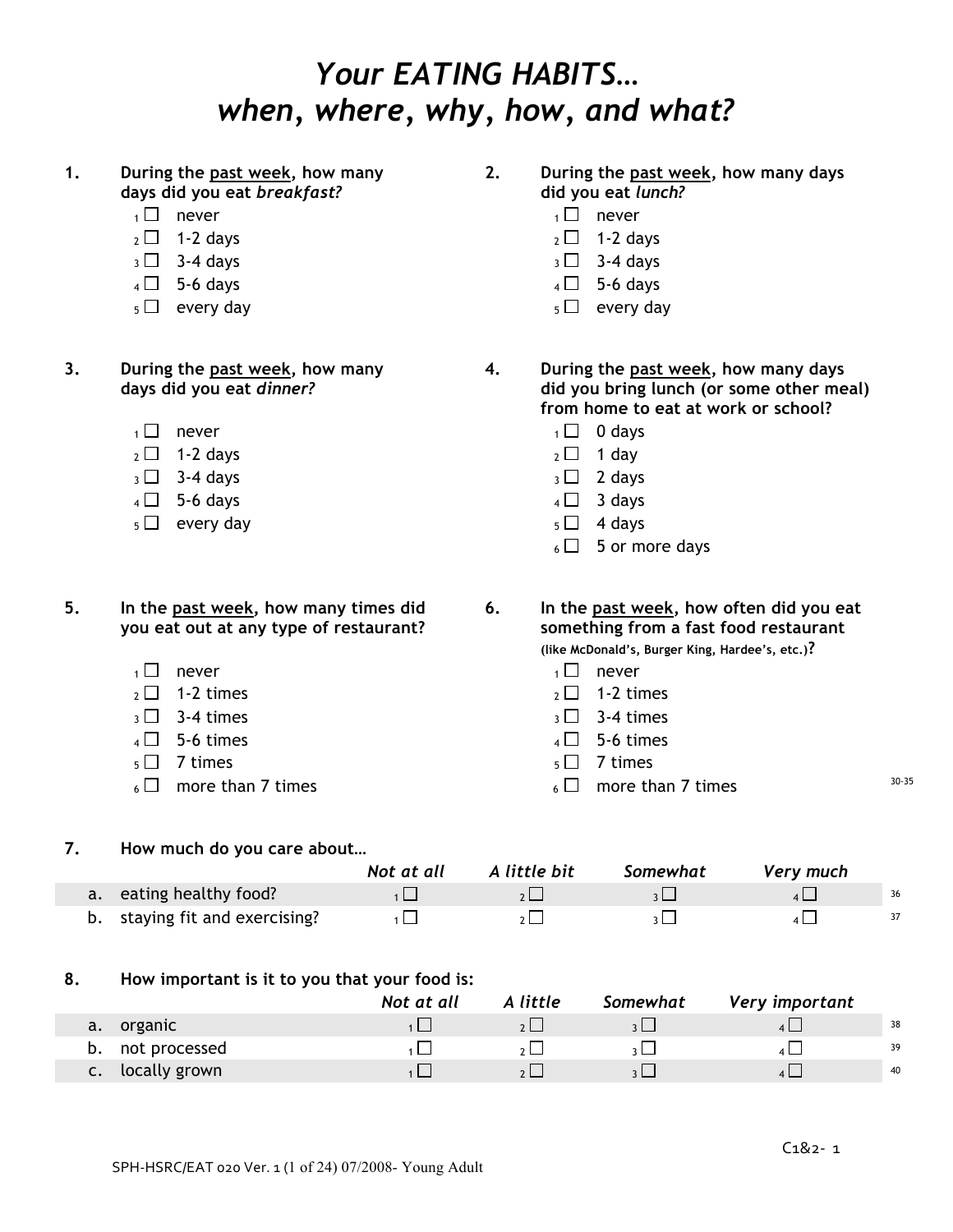#### **9. How strongly do you agree with the following statements?**

|                |                                                              | Strongly<br>disagree | Somewhat<br>disagree  | Somewhat<br>agree        | Strongly<br>agree |    |
|----------------|--------------------------------------------------------------|----------------------|-----------------------|--------------------------|-------------------|----|
| a.             | Milk tastes good to me                                       | $\overline{1}$       | $2 \Box$              | $3 \Box$                 | $4\Box$           | 41 |
| b.             | Most unhealthy foods taste better than<br>healthy foods      | $1 \Box$             | $2 \Box$              | $\overline{\mathcal{E}}$ | $4\Box$           | 42 |
| $\mathsf{C}$ . | I think a lot about being thinner                            | $\overline{1}$       | $2 \Box$              | $3\Box$                  | 4                 | 43 |
| d.             | I am too busy to eat healthy foods                           | $\overline{1}$       | $2\Box$               | $_3$ $\Box$              | $\overline{4}$    | 44 |
| e.             | I like the taste of most fruits                              | $\overline{1}$       | $2\Box$               | $_3$ $\Box$              | $4\Box$           | 45 |
| f.             | I am worried about gaining weight                            | 1                    | $2 \Box$              | 3 <sup>1</sup>           | $4\Box$           | 46 |
| g.             | I am too rushed in the morning to eat a<br>healthy breakfast | $\overline{1}$       | $2\Box$               | $3\Box$                  | $4\Box$           | 47 |
| h.             | I don't have time to think about eating<br>healthy           | 1                    | $2\Box$               | $\overline{3}$           | $\mathbf{A}$      | 48 |
| i.             | I like the taste of whole wheat bread                        | $\overline{1}$       | $2 \Box$              | $_3$ $\Box$              | $4\Box$           | 49 |
| j.             | Eating healthy meals just takes too much<br>time             | $\overline{1}$       | $2\Box$               | $3 \Box$                 | $4\Box$           | 50 |
| k.             | Most vegetables taste bad                                    | 1                    | $2 \Box$              | $3 \Box$                 | $4 \Box$          | 51 |
|                | Eating healthy just costs too much                           | $\overline{1}$       | $2\Box$               | $_3\square$              | $4\Box$           | 52 |
| m.             | I was a picky eater growing up                               | 1                    | $2 \Box$              | 3 <sup>1</sup>           | 4                 | 53 |
| n.             | I like to cook                                               | 1 <sup>1</sup>       | $\overline{2}$ $\Box$ | $_3\Box$                 | $4\Box$           | 54 |

#### **10. In the past year, how many times did you usually drink….**

|    |                                                                         | Less than once<br>per month | $1-3$ per<br>month | 1 per<br>week | $2 - 4$<br>per<br>week | $5 - 6$<br>per<br>week | per<br>dav | 2 or<br>more<br>per day |    |
|----|-------------------------------------------------------------------------|-----------------------------|--------------------|---------------|------------------------|------------------------|------------|-------------------------|----|
| a. | an energy drink (such<br>as Red Bull, Full Throttle,<br>Rockstar, etc)? |                             | 2                  | $\frac{1}{2}$ | 4                      | $5 \mid$               |            |                         | 55 |
| b. | a sports drink (such as<br>Gatorade, Powerade, etc)?                    |                             |                    |               | 4 L I                  | 5 <sub>1</sub>         |            |                         | 56 |

#### **11. Are you a vegetarian now?**

 $_1\Box$  yes  $^{57}$ 

<sup>2</sup> no (**If no, then go to question #13 on the next page)**

#### **12. As a vegetarian, do you eat any of the following?**

|                                      | Yes            | No                                                  |    |
|--------------------------------------|----------------|-----------------------------------------------------|----|
| a. eggs                              | $\overline{1}$ | $\overline{\phantom{a}}$ , $\overline{\phantom{a}}$ | 58 |
| b. dairy food (such as milk, cheese) | $\Box$         | $\overline{\phantom{a}}$                            | 59 |
| c. chicken                           |                | $\overline{\phantom{a}}$                            | 60 |
| fish                                 |                |                                                     | 61 |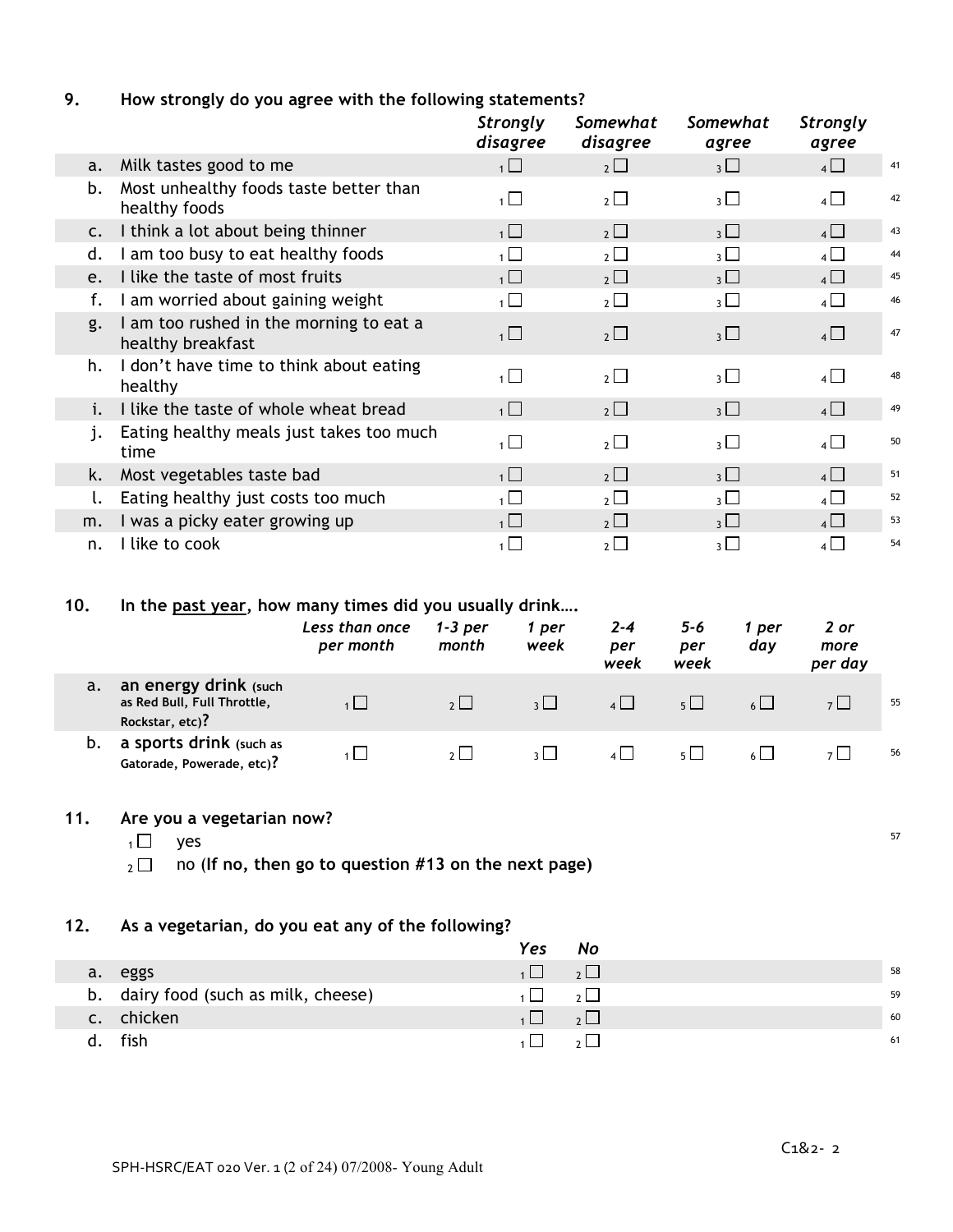#### **13. How strongly do you agree with the following statements?**

|                |                                                                | <b>Strongly</b><br>disagree | Somewhat<br>disagree | Somewhat<br>agree        | <b>Strongly</b><br>agree |    |
|----------------|----------------------------------------------------------------|-----------------------------|----------------------|--------------------------|--------------------------|----|
| a.             | I sometimes skip meals since I am<br>concerned about my weight | $\overline{1}$              | $2\Box$              | $3\Box$                  | $4\Box$                  | 62 |
| b.             | It is hard to find time to sit down and eat a<br>meal          | $\overline{1}$              | $2 \Box$             | $3 \Box$                 | $4\Box$                  | 63 |
| $\mathsf{C}$ . | I tend to "eat on the run"                                     | $\overline{1}$              | $2 \Box$             | 3 <sup>1</sup>           | $4\Box$                  | 64 |
| d.             | Most healthy foods just don't taste that<br>great              | $\overline{1}$              | $2\Box$              | $\overline{3}$ $\Box$    | $4\Box$                  | 65 |
| e.             | I weigh myself often                                           | 1                           | $2 \Box$             | $3 \Box$                 | $4\Box$                  | 66 |
| f.             | Regular meals are important to me                              | $\mathbf{1}$                | $2 \Box$             | 3 <sup>1</sup>           | $4\Box$                  | 67 |
| g.             | I stop eating when I feel full                                 | $\overline{1}$              | $2\Box$              | $_3\Box$                 | $4\Box$                  | 68 |
| h.             | I eat meals at about the same time every<br>day                | $\overline{1}$              | $2\Box$              | $\overline{3}$ $\Box$    | $4 \Box$                 | 69 |
| i.             | I trust my body to tell me how much to eat                     | $\overline{1}$              | $2^{\Box}$           | $\overline{\mathcal{E}}$ | $\overline{4}$           | 70 |
| j.             | It seems like I have food on my mind a lot                     | $\overline{1}$              | $2 \Box$             | 3 <sup>1</sup>           | $4\Box$                  | 71 |
| k.             | I think I enjoy eating a lot more than most<br>other people    | $\overline{1}$              | $2^{\square}$        | $\overline{\mathcal{E}}$ | $4 \Box$                 | 72 |

**14. During the past month, how often have you prepared a meal that included vegetables?**

- $1 \square$  never
- $2 \Box$  one time
- $3 \square$  a few times  $\overline{13}$
- $4 \Box$  weekly
- $_5$   $\Box$  a few times a week
- $6 \Box$  most days of the week

#### **15. In the past month, how often did you eat something from the following types of restaurants (include take-out and delivery)?**

|                |                                                                                                                     | Never/<br>rarely | $1 - 3$ times<br>per month | $1-2 \times$<br>per week | 3-4 times<br>per week | 5-6 times<br>per week | $1+ times$<br>per day |    |
|----------------|---------------------------------------------------------------------------------------------------------------------|------------------|----------------------------|--------------------------|-----------------------|-----------------------|-----------------------|----|
| a.             | Traditional "burger-and-<br>fries" fast food restaurant<br>(such as McDonalds, Burger King,<br>Wendy's, or Culvers) | $1 \Box$         | $2^{\square}$              | $\overline{3}$           | $4\Box$               | $5\Box$               | $6 \Box$              | 74 |
| b.             | Mexican fast food<br>restaurant (such as Taco Bell,<br>Taco Johns, or Chipotle)                                     | $\overline{1}$   | $2\Box$                    | $\overline{\mathcal{E}}$ | $4\Box$               | $5\Box$               | $6 \Box$              | 75 |
| $\mathsf{C}$ . | Fried chicken (such as KFC)                                                                                         | 1                | $2\Box$                    | $3\Box$                  | $4\Box$               | $5\Box$               | $6 \Box$              | 76 |
| d.             | Sandwich or sub shop (such)<br>as Subway, Panera, or Quiznos)                                                       | $\overline{1}$   | $\overline{2}$             | $\overline{3}$ $\Box$    | $4\Box$               | $5\Box$               | $6 \Box$              | 77 |
| e.             | Pizza place                                                                                                         | $\overline{1}$   | $2\Box$                    | $\overline{3}$           | $4\Box$               | $5\Box$               | $6 \Box$              | 78 |
|                | Sit-down restaurant (where<br>wait-staff brings food to your table)                                                 | $\overline{1}$   | $\overline{2}$             | $\overline{\mathcal{E}}$ | $\overline{4}$        | $5\Box$               | $\overline{6}$        | 79 |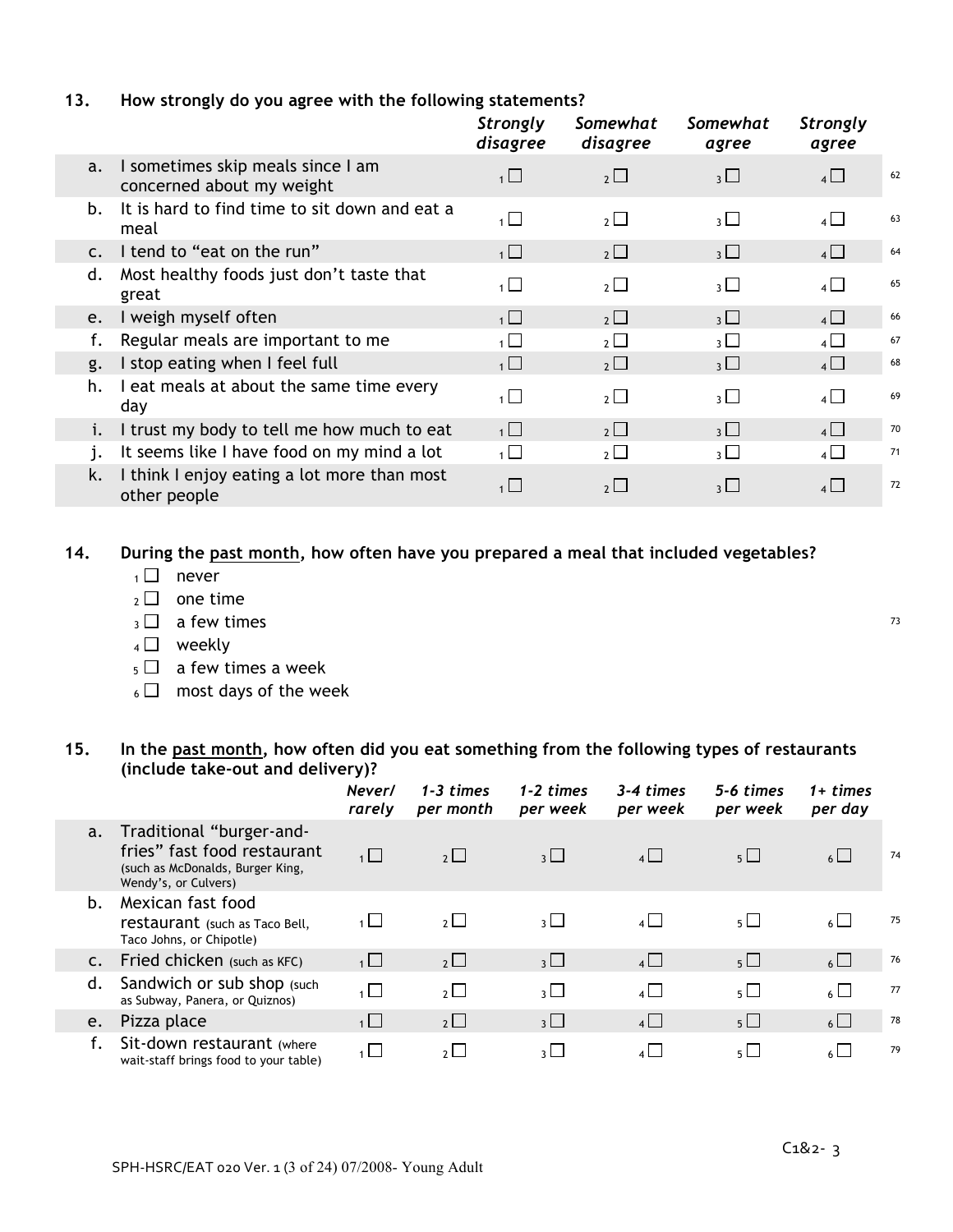### *Now some questions about weight….*

#### **16. Are you currently trying to:**

- $1 \square$  lose weight
- $_2 \Box$  stay the same weight
- $_3\Box$  gain weight
- $4 \Box$  I am not trying to do anything about my weight

#### **17. How often do you weigh yourself?**

- $1 \square$  less than once a month
- $2 \Box$  every month
- $_3\Box$  a few times per month
- $4 \Box$  every week  $^{81}$
- $5 \Box$  a few times per week
- $6 \Box$  every day
- $7 \square$  more than once a day
- 18. How often have you gone on a diet during the last year? By "diet" we mean changing the way **you eat so you can lose weight.**
	- $1 \n\pi$  never
	- $2 \square$  1-4 times
	- $_3\Box$  5-10 times  $^{82}$
	- $4 \square$  more than 10 times
	- $5 \Box$  I am always dieting

#### **19. How often do you read magazine articles in which dieting or weight loss are discussed?**

- $1 \square$  never
- $2 \Box$  hardly ever 83
- $\sqrt{3}$  sometimes
- $4 \Box$  often

#### **20. Have you done any of the following things in order to lose weight or keep from gaining weight during the past year?**

|             |                                             | Yes      | No             |    |
|-------------|---------------------------------------------|----------|----------------|----|
| a.          | fasted                                      | $1 \Box$ | $2\Box$        | 84 |
| b.          | ate very little food                        |          | $2\Box$        | 85 |
| $C_{\star}$ | took diet pills                             | 1        | $2\Box$        | 86 |
| d.          | made myself vomit (throw up)                |          | $2$ $\Box$     | 87 |
| e.          | used laxatives                              | 1        | $2\Box$        | 88 |
|             | used diuretics (water pills)                |          | $\overline{2}$ | 89 |
| g.          | used food substitute (powder/special drink) | 1        | $2\Box$        | 90 |
| h.          | skipped meals                               |          | $2\Box$        | 91 |
|             | smoked more cigarettes                      |          | $2$ $\Box$     | 92 |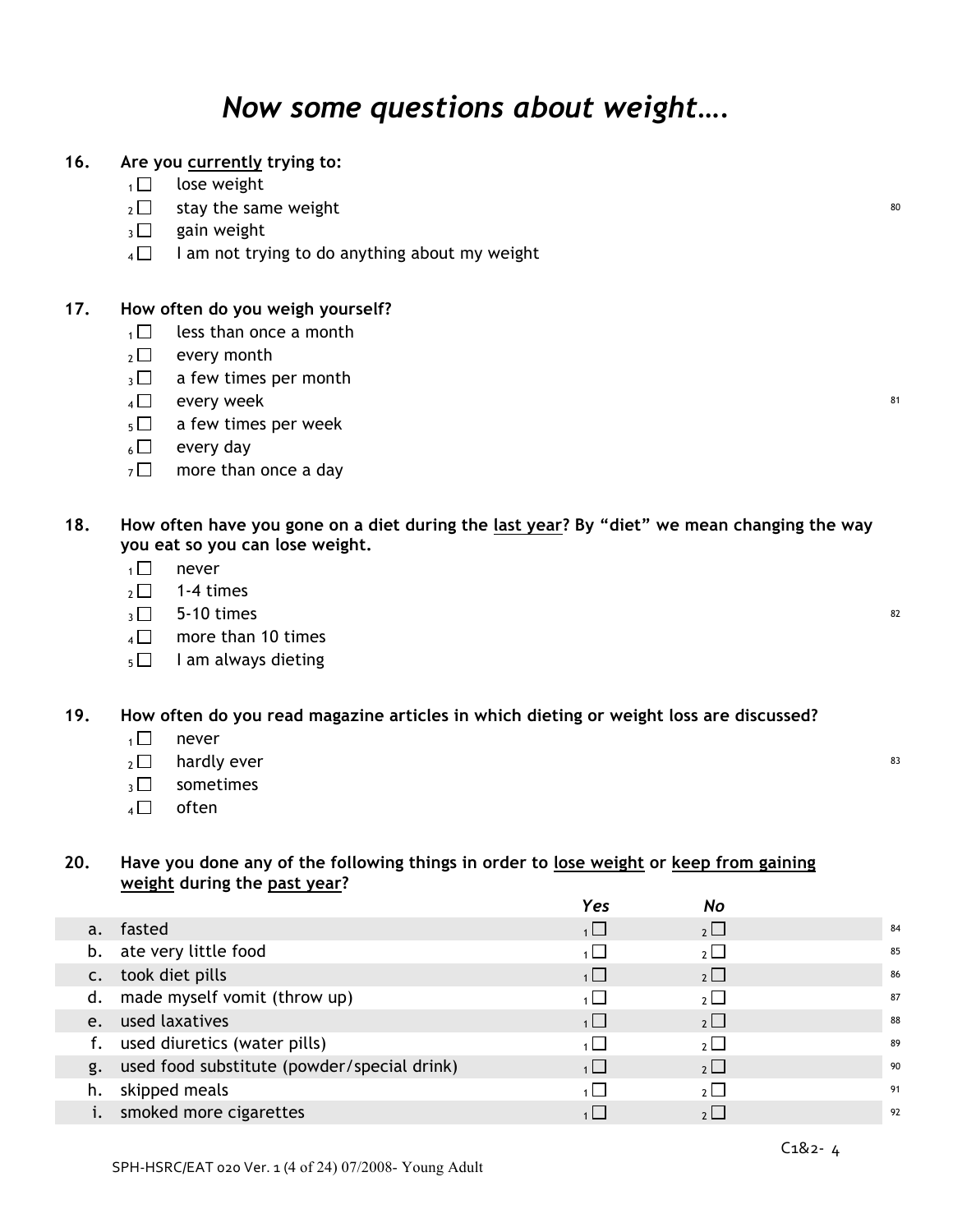| j. followed a high protein/low carbohydrate diet<br>(e.g., Atkins or other) |  |  |  |
|-----------------------------------------------------------------------------|--|--|--|
|-----------------------------------------------------------------------------|--|--|--|

#### 21. How often have you done each of the following things in order to lose weight or keep from **gaining weight during the past year?**

|    |                                              | <b>Never</b> | Rarely            | Sometimes                | On a regular<br>basis |    |
|----|----------------------------------------------|--------------|-------------------|--------------------------|-----------------------|----|
| a. | exercise                                     | 1            | $2 \cup$          | $\overline{\mathcal{E}}$ | $4\Box$               | 94 |
| b. | ate more fruits and vegetables               |              | 2 <sup>1</sup>    | $\frac{1}{2}$            | $\overline{4}$        | 95 |
|    | ate less high-fat foods                      | $1 \mid$     | 2                 | $\vert$ $\vert$          | $\overline{4}$        | 96 |
|    | ate less sweets                              |              | 2 <sup>1</sup>    | $3 \mid$                 | $\overline{4}$        | 97 |
| e. | drank less soda pop (not including diet pop) | 1            | 2                 | $\overline{\mathcal{E}}$ | 4                     | 98 |
|    | watched my portion sizes (serving sizes)     |              | $\sim$ 1 $\sim$ 1 | 211                      | $\overline{1}$        | 99 |

#### **22. How often have you done each of the following things in order to increase your muscle size or tone during the past year?**

|    |                                                                                                                                      | <b>Never</b> | Rarely         | <b>Sometimes</b> | <b>Often</b>   |     |
|----|--------------------------------------------------------------------------------------------------------------------------------------|--------------|----------------|------------------|----------------|-----|
|    | changed my eating                                                                                                                    |              |                |                  | $4 \Box$       | 100 |
|    | exercised more                                                                                                                       |              |                |                  | $\mathbf{A}$   | 101 |
|    | used protein powder or shakes                                                                                                        |              | 2 <sup>1</sup> | $\vert$ $\vert$  | $\lambda$      | 102 |
|    | used steroids                                                                                                                        |              |                |                  | $\overline{A}$ | 103 |
| e. | used another muscle-building substance (such<br>as creatine, amino acids, hydroxyl methylbutyrate [HMB],<br>DHEA, or growth hormone) |              |                |                  |                | 104 |

#### 23. In the past year, have you ever eaten so much food in a short period of time that you would **be embarrassed if others saw you (binge-eating)?**

- $\overline{1}$  yes the set of the set of the set of the set of the set of the set of the set of the set of the set of the set of the set of the set of the set of the set of the set of the set of the set of the set of the set of
- 

<sup>2</sup> no **If no, then go to question #27 on the next page**

#### **24. During the times when you ate this way, did you feel you couldn't stop eating or control what or how much you were eating?**

- $_1\Box$  yes  $^{106}$
- $2 \square$  no

25. How often, on average, did you have times when you ate this way - that is, large amounts of **food plus the feeling that your eating was out of control?**

- $1 \Box$  nearly every day
- $2 \square$  a few times a week 107
- $\sqrt{3}$  a few times a month
- $4 \Box$  less than once a month

#### **26. In general, how upset were you by overeating (eating more than you think is best for you)?**

- $1 \square$  not at all
- $_2\Box$  a little  $^{108}$
- $3 \square$  some
- $4 \Box$  a lot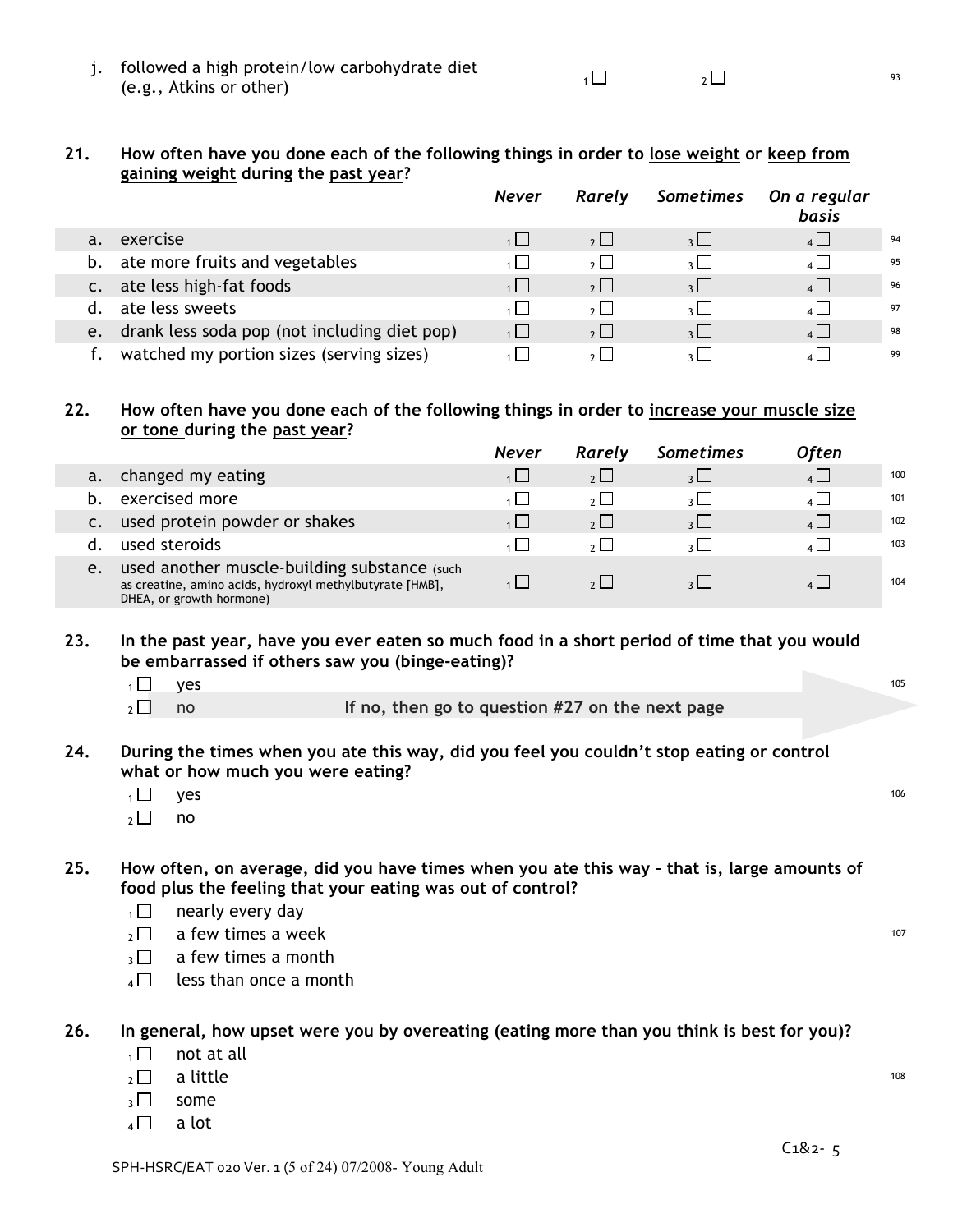### *Your PHYSICAL ACTIVITY HABITS… In a usual week, how many hours do you spend doing the following activities?*

#### **27. Strenuous exercise (heart beats rapidly)** *Examples: biking fast, aerobics, jogging, basketball, swimming laps, soccer, rollerblading* **28. Moderate exercise (not exhausting)** *Examples: walking quickly, easy bicycling, volleyball, skiing, dancing, skateboarding, snowboarding*  $\Box$  none<br> $\Box$  less than 1/2 hour a week  $\Box$  less t  $\Box$  less than  $\frac{1}{2}$  hour a week  $\Box$  1/2 -2 hours a week  $\Box$  1/2 -2 hours a week  $\Box$  2  $\frac{1}{2}$   $\Lambda$  -4 hours a week  $\Box$  2  $\frac{1}{2}$  -4 hours a week  $\Box$  4  $\frac{1}{2}$  -6 hours a week  $\Box$  4  $\frac{1}{2}$  -6 hours a week  $\Box$  6+ hours a week  $\Box$  6+ hours a week **29. Mild exercise (little effort)**

*Examples: walking slowly, bowling, golf, fishing, snowmobiling*

- $\Box$  none
- $\Box$  less than 1/2 hour a week
- $\Box$  1/2 2 hours a week
- $\Box$  2  $\frac{1}{2}$  -4 hours a week
- $\Box$  4  $\frac{1}{2}$  -6 hours a week
- $\Box$  6+ hours a week  $^{109}$

# **30. In your free time on an average weekday (Monday-Friday), how many hours do you spend doing**

|    | the following activities?                                                         |      |         |                                        |              |        |     |
|----|-----------------------------------------------------------------------------------|------|---------|----------------------------------------|--------------|--------|-----|
|    |                                                                                   | 0 hr |         | 1/ <sub>2</sub> hr 1 hr 2 hr 3 hr 4 hr |              | $5+hr$ |     |
| a. | Watching TV/DVDs/videos                                                           |      |         |                                        |              |        | 112 |
| b. | Using a computer (NOT for work or school)                                         |      |         |                                        |              |        | 113 |
|    | Xbox/Play-Station/other electronic games<br>that you play when sitting            |      | $\perp$ | $\Box$                                 | $\mathbf{1}$ |        | 114 |
| d. | Interactive video games such as Wii Sport,<br>Wii Fit, and Dance Dance Revolution |      |         | $\Box$                                 |              |        | 115 |

#### **31. In your free time on an average weekend day (Saturday or Sunday), how many hours do you spend doing the following activities?**

|    |                                                                                   | 0 hr |              | $\frac{1}{2}$ hr 1 hr 2 hr 3 hr 4 hr |                              | $5+hr$ |     |
|----|-----------------------------------------------------------------------------------|------|--------------|--------------------------------------|------------------------------|--------|-----|
|    | a. Watching TV/DVDs/videos                                                        |      |              | $\Box$                               |                              |        | 116 |
|    | b. Using a computer (NOT for work or school)                                      |      |              | $\mathbf{1}$                         |                              |        | 117 |
|    | Xbox/Play-Station/other electronic games<br>that you play when sitting            |      | $\Box$       | <b>All the Second Second</b>         | <b>All the Second Second</b> |        | 118 |
| d. | Interactive video games such as Wii Sport,<br>Wii Fit, and Dance Dance Revolution |      | $\mathbf{L}$ | - 171 -                              | $\Box$                       |        | 119 |

111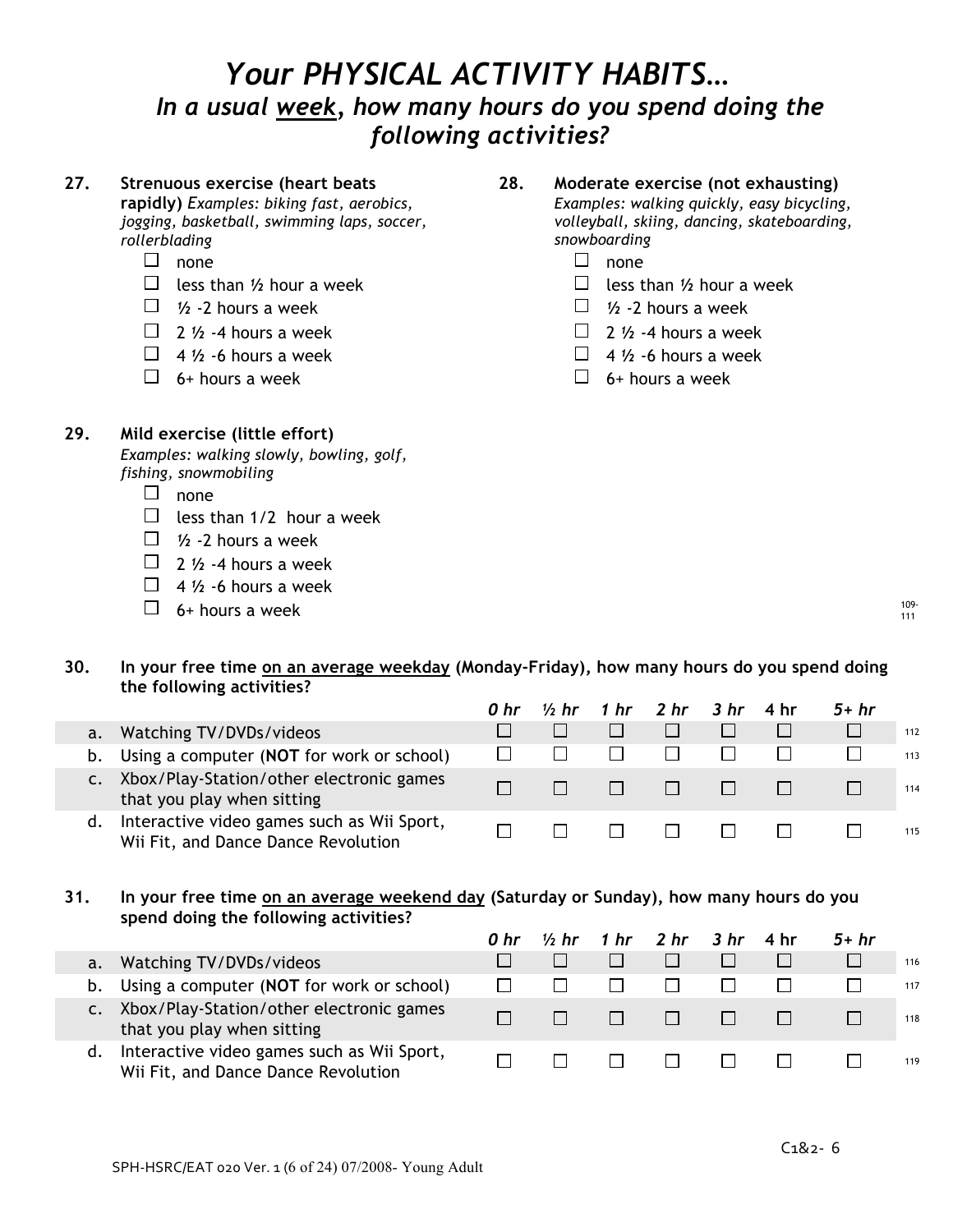#### **32. How often was each of these things true for you in the LAST MONTH?**

|                                                                                                                            | <b>Never</b>   |                | <b>Rarely Sometimes</b>  | Often          | Very often     |     |
|----------------------------------------------------------------------------------------------------------------------------|----------------|----------------|--------------------------|----------------|----------------|-----|
| a. I do things to make physical activity more<br>enjoyable                                                                 | 1              | $2^{\square}$  | 3 <sup>1</sup>           | $4\Box$        | 5 <sub>1</sub> | 120 |
| b. I say positive things to myself about physical<br>activity                                                              | $\overline{1}$ | 2 <sub>2</sub> | 3 $\Box$                 | $\overline{4}$ | $5+$           | 121 |
| c. When I get off track with my physical activity<br>plans, I tell myself I can start again and get<br>right back on track | 1              | $2^{\square}$  | $3 \Box$                 | $\mathbf{A}$   | $5 \Box$       | 122 |
| d. I try different kinds of physical activity so<br>that I have more options to choose from                                |                | $2^{\square}$  | 3 <sup>1</sup>           | $4\Box$        | $5 \Box$       | 123 |
| e. I set goals to do physical activity                                                                                     | 1              | $2\Box$        | 3 <sup>1</sup>           | $4\Box$        | 5 <sub>1</sub> | 124 |
| f. I make backup plans to be sure I get my<br>physical activity                                                            |                | $2^{\mid}$     | $\overline{\mathcal{E}}$ | $\overline{4}$ | 5 <sub>1</sub> | 125 |

#### **33. How often do these things keep you from being physically active?**

|                                                        |                | Never Rarely Sometimes Often Very often |                |                       |     |
|--------------------------------------------------------|----------------|-----------------------------------------|----------------|-----------------------|-----|
| a. The weather is bad                                  | 2              | 3 <sup>1</sup>                          | 4              | $5\Box$               | 126 |
| b. I don't have time to do physical activity           | $2 \mid$       | $\overline{\mathcal{E}}$                | $\overline{4}$ | $5 \Box$              | 127 |
| c. I might get hurt or sore                            | 2              | 3 <sup>1</sup>                          | $4 \Box$       | $5\Box$               | 128 |
| d. It would make me tired                              | 2              | $\overline{\mathcal{E}}$                | $\overline{4}$ | $\overline{5}$        | 129 |
| e. It would take time away from my work or school      | $2^{\square}$  | $\overline{\mathcal{E}}$                | $\overline{4}$ | $\overline{5}$ $\Box$ | 130 |
| f. I'm embarrassed about how I look when I'm<br>active | 2 <sup>1</sup> |                                         |                | $5 \mid$              | 131 |

#### **34. I can be physically active during my free time on most days...**

|                                                            | Disagree a lot | Disagree a<br>little | Agree a<br>little | Agree a<br>lot |     |
|------------------------------------------------------------|----------------|----------------------|-------------------|----------------|-----|
| a. no matter how busy my day is                            |                | $2\perp$             | 3                 | $4 \Box$       | 132 |
| b. even if it is very hot or cold outside                  |                | 2                    | $\frac{1}{2}$     | 133<br>4 L J   |     |
| c. even if I have to stay at home                          |                | $2^{\Box}$           | $\frac{1}{2}$     | 134            |     |
| d. even if I could watch TV or play video<br>games instead |                | 2 <sup>1</sup>       |                   | 135            |     |

#### **35. When I am physically active…**

|                    | Disagree a lot | Disagree a<br>little | Agree a<br>little | Agree a<br>lot |     |
|--------------------|----------------|----------------------|-------------------|----------------|-----|
| feel bored<br>a.   |                | 2 <sub>2</sub>       |                   |                | 136 |
| I dislike it<br>b. |                | 21                   |                   |                | 137 |
| it frustrates me   |                | 2 <sub>1</sub>       |                   |                | 138 |

#### **36. Listed below are statements about people's exercise habits. How often are the following true?**

|                                                                                                    | <b>Never</b> | Sometimes Usually | Always |     |
|----------------------------------------------------------------------------------------------------|--------------|-------------------|--------|-----|
| a. When I miss a scheduled exercise session, I may<br>feel tense, irritable, or depressed          |              | 2                 |        | 139 |
| b. If I feel I have overeaten, I will try to make up for<br>it by increasing the amount I exercise |              | 2                 |        | 140 |
| c. When I don't exercise, I feel guilty                                                            |              |                   |        | 141 |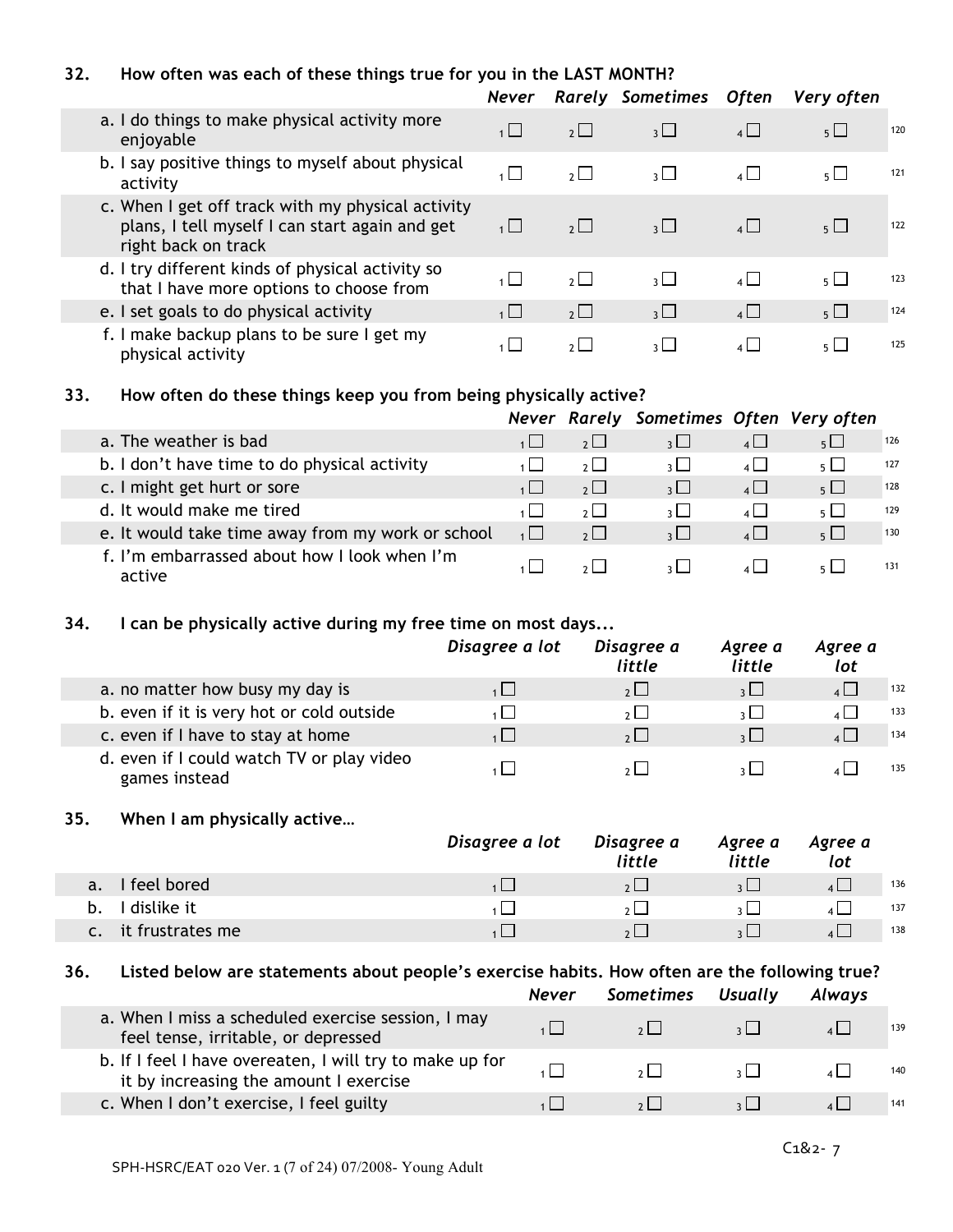### *We'd like to know more about your HEALTH & WEIGHT*

| 37. | Are you?<br>male<br>female<br>$2\Box$                                                                                                                                                                                        | 142                      |
|-----|------------------------------------------------------------------------------------------------------------------------------------------------------------------------------------------------------------------------------|--------------------------|
| 38. | What is your birthdate?<br>$191$ <sub>——</sub><br>$\sqrt{1}$<br>Month<br>Day<br>Year                                                                                                                                         | 143-148                  |
| 39. | What is today's date?<br>201<br>Month<br>Year<br>Day                                                                                                                                                                         | 149-154                  |
| 40. | How tall are you?<br>  feet<br>inches                                                                                                                                                                                        | 155-157                  |
| 41. | How much do you weigh?<br>pounds                                                                                                                                                                                             | 158-160                  |
| 42. | At what weight do you think you would look best?<br>pounds                                                                                                                                                                   | 161-163                  |
| 43. | At this time, do you feel that you are:<br>very underweight<br>$\overline{1}$<br>somewhat underweight<br>$2\Box$<br>about the right weight<br>$\overline{3}$<br>somewhat overweight<br>$4\Box$<br>very overweight<br>$5\Box$ | 164                      |
| 44. | How satisfied are you with your:                                                                                                                                                                                             |                          |
|     | Very dissatisfied                                                                                                                                                                                                            | Very satisfied           |
|     | $\mathbf{r}$ . The set of $\mathbf{r}$<br>$\overline{\phantom{a}}$<br>−<br>─<br>$\overline{\phantom{0}}$                                                                                                                     | $\overline{\phantom{a}}$ |

| a. | height           | $\overline{1}$ | $2 \Box$ | $_3$ $\Box$             | $4\Box$        | $5 \Box$ | 165 |
|----|------------------|----------------|----------|-------------------------|----------------|----------|-----|
| b. | weight           | $\overline{1}$ | $2\Box$  | $_3$ $\Box$             | $\overline{4}$ | $5\Box$  | 166 |
| C. | body shape       | $\overline{1}$ | $2\Box$  | $_3$ $\Box$             | $4\Box$        | $5 \Box$ | 167 |
| d. | waist            | $\overline{1}$ | $2\Box$  | $_3$ $\Box$             | $4\Box$        | $5\Box$  | 168 |
| e. | hips             | $\overline{1}$ | $2\Box$  | $_3$ $\Box$             | $4\Box$        | $5 \Box$ | 169 |
| f. | thighs           | $\overline{1}$ | $2\Box$  | $_3$ $\Box$             | $\overline{4}$ | $5\Box$  | 170 |
|    | g. stomach       | $\overline{1}$ | $2\Box$  | $_3$ $\Box$             | $4\Box$        | $5\Box$  | 171 |
| h. | face             | $\overline{1}$ | $2\Box$  | $_3$ $\Box$             | $\overline{4}$ | $5\Box$  | 172 |
| i. | body build       | $\overline{1}$ | $2\Box$  | $_3$ $\Box$             | $4\Box$        | $5 \Box$ | 173 |
| j. | shoulders        | $\overline{1}$ | $2 \Box$ | $_3$ $\Box$             | $\overline{4}$ | $5\Box$  | 174 |
| k. | muscles          | $\overline{1}$ | $2\Box$  | $_3$ $\Box$             | $4\Box$        | $5 \Box$ | 175 |
|    | chest            | $\overline{1}$ | $2\Box$  | $\overline{\mathbf{3}}$ | $\overline{4}$ | $5\Box$  | 176 |
| m. | overall body fat | $1 \Box$       | $2\Box$  | $_3$ $\Box$             | $\overline{4}$ | $5\Box$  | 177 |
|    |                  |                |          |                         |                |          |     |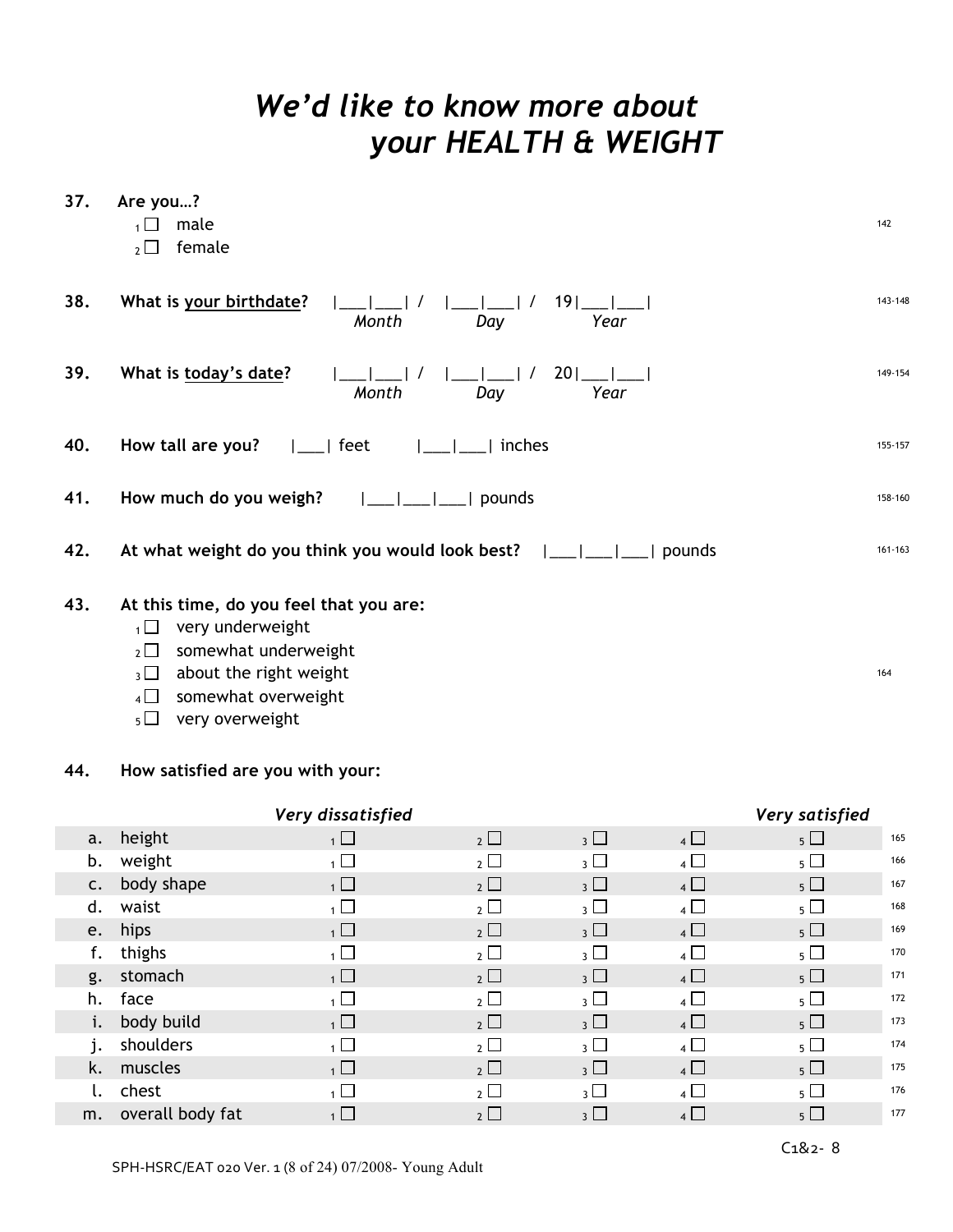#### **45. For each condition, indicate whether you have been diagnosed in your lifetime and, if yes, whether you still had the condition in the past year. (Please answer both columns)**

|                |                              | Ever been<br>diagnosed? |                |               | condition in the | If yes, still had<br>past year? |     |
|----------------|------------------------------|-------------------------|----------------|---------------|------------------|---------------------------------|-----|
|                |                              | No                      | Yes            |               | No               | Yes                             |     |
| a.             | Anorexia Nervosa             | $\overline{1}$          | $2 \Box$       | $\rightarrow$ | $\overline{1}$   | $2\Box$                         | 178 |
| b.             | Asthma                       | $\overline{1}$          | $2 \Box$       | $\rightarrow$ | $\overline{1}$   | $2\Box$                         | 180 |
| $\mathsf{C}$ . | <b>Binge Eating Disorder</b> | $1 \Box$                | $2 \Box$       | $\rightarrow$ | $\overline{1}$   | $2$ $\Box$                      | 182 |
| d.             | <b>Bulimia Nervosa</b>       | 1 ⊔                     | 2 <sub>2</sub> | $\rightarrow$ | $\overline{1}$   | $2$ $\Box$                      | 184 |
| e.             | Depression                   | $\overline{1}$          | $2 \Box$       | $\rightarrow$ | $\overline{1}$   | $2^{\Box}$                      | 186 |
|                | Diabetes (Type 1)            | $\overline{1}$          | 2 <sub>1</sub> | $\rightarrow$ | $\overline{1}$   | $\overline{2}$                  | 188 |
| g.             | Diabetes (Type 2)            | $\overline{1}$          | $2 \Box$       | $\rightarrow$ | $\overline{1}$   | $2\Box$                         | 190 |
| h.             | Other (please specify):      |                         | 2 <sub>l</sub> | $\rightarrow$ | $\overline{1}$   | $2 \Box$                        | 192 |

#### **46. How often have you used the following during the past year (12 months)?**

|    |                          | <b>Never</b> | A few<br>times | Monthly | Weekly | Daily    |     |
|----|--------------------------|--------------|----------------|---------|--------|----------|-----|
| a. | cigarettes               |              |                |         |        | $5 \Box$ | 194 |
| b. | beer, wine, hard liquors |              |                |         |        | $5 \mid$ | 195 |
| c. | marijuana                |              |                |         |        |          | 196 |

47. Think back over the last two weeks. How many times have you had five or more drinks at a sitting? (A drink is defined as: a bottle of beer, a glass of wine, a wine cooler, a shot glass of **liquor, or a mixed drink.)**

- $1 \Box$  I do not drink alcohol
- $2 \square$  none
- $3 \Box$  once
- 4  $\Box$  twice 197
- $5 \square$  3-5 times
- $6 \Box$  6-9 times

**48. Think back to when you were younger; do you think your physical development was earlier or later than most other boys/girls your age?**

- $1 \square$  much earlier
- $2 \nabla$  somewhat earlier
- $\overline{3}$  about the same 198
- $4 \Box$  somewhat later
- $5 \Box$  much later
- **49. If you are female, at what age did you begin to menstruate (start having your period)? (skip this question if you are male)**

|\_\_\_|\_\_\_| years 199-200

- **50. If you are female, are you currently pregnant or breastfeeding? (skip this question if you are male)**
	- $1 \square$  no
	- $2 \square$  yes, pregnant  $201$ <br> $2 \square$  yes, breastfeeding
	- yes, breastfeeding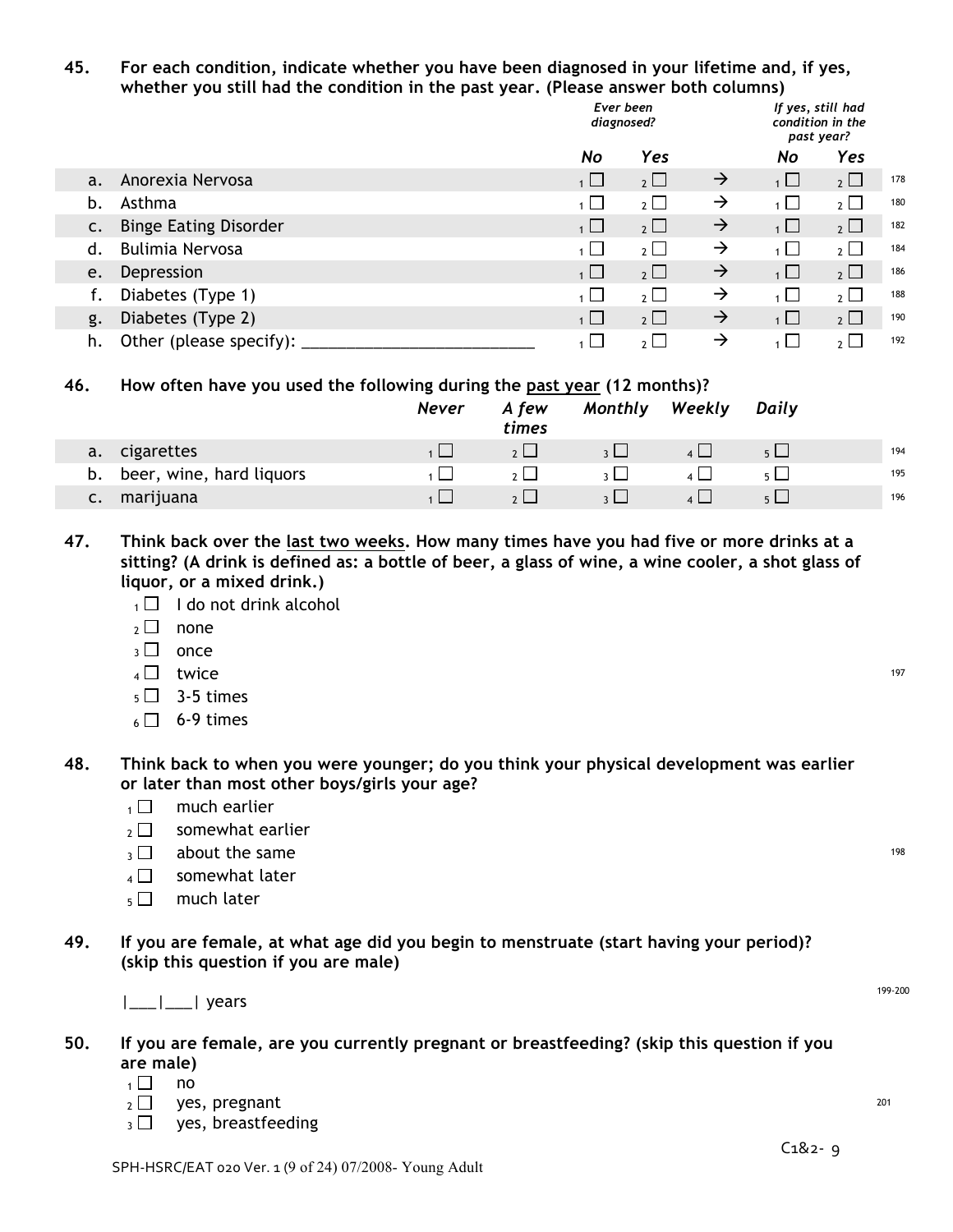### *FAMILY & FRIENDS may affect your eating & activity habits, so we'd like to know more about them……*

- **51. My mother encourages me to diet to control my weight…**
	- $_1 \Box$  not at all
	- $_2$   $\Box$  a little 202
	- $_3\Box$  somewhat
	- $4 \Box$  very much
- **52. My father encourages me to diet to control my weight…**
	- $1 \square$  not at all
	- $_2\Box$  a little  $^{203}$
	- $\overline{3}$  somewhat
	- $4 \Box$  very much

#### **53. How often do family members make comments to you about your weight or your eating that make you feel bad?**

- $1 \square$  never
- $_2 \Box$  less than once a year
- $3 \Box$  a few times a year 204
- $_4 \square$  a few times a month
- $\overline{5}$  a few times a week

#### **54. Many of my friends…**

|    |                                                       | Not at<br>all | A little | Somewhat Very much | l don't<br>know |     |
|----|-------------------------------------------------------|---------------|----------|--------------------|-----------------|-----|
| a. | care about eating healthy food                        |               |          |                    |                 | 205 |
|    | b. diet to lose weight or keep from<br>gaining weight |               |          |                    |                 | 206 |

#### **55. How strongly do you agree with the following statements?**

|                |                                                                                                         | <b>Strongly</b><br>disagree | Somewhat<br>disagree | Somewhat<br>agree       | <b>Strongly</b><br>agree                |     |
|----------------|---------------------------------------------------------------------------------------------------------|-----------------------------|----------------------|-------------------------|-----------------------------------------|-----|
| a.             | I enjoy sitting down with family or friends<br>and eating a meal together                               | $\overline{1}$              | $2^{\square}$        | $_3$ $\Box$             | $4\Box$                                 | 207 |
| b.             | It is important to sit down and eat at least<br>one meal a day with other people (family<br>or friends) | $\overline{1}$              | $2^{\square}$        | $\overline{\mathbf{3}}$ | $\overline{4}$ $\overline{\phantom{0}}$ | 208 |
| $\mathsf{c}$ . | I usually eat dinner with other people                                                                  | $1 \Box$                    | $2 \Box$             | 3                       | $4 \Box$                                | 209 |
| d.             | My friends often play sports or do<br>something active                                                  | 1   I                       | $2^{\square}$        | $\overline{3}$          | $\overline{4}$ $\Box$                   | 210 |
| e.             | My friends think it is important to be<br>physically active                                             | $\overline{1}$              | $2^{\Box}$           | $\overline{\mathbf{3}}$ | $4\Box$                                 | 211 |
|                | My friends and I like to do active things<br>together                                                   |                             | $2^{\Box}$           | $\overline{\mathbf{3}}$ | $\overline{4}$                          | 212 |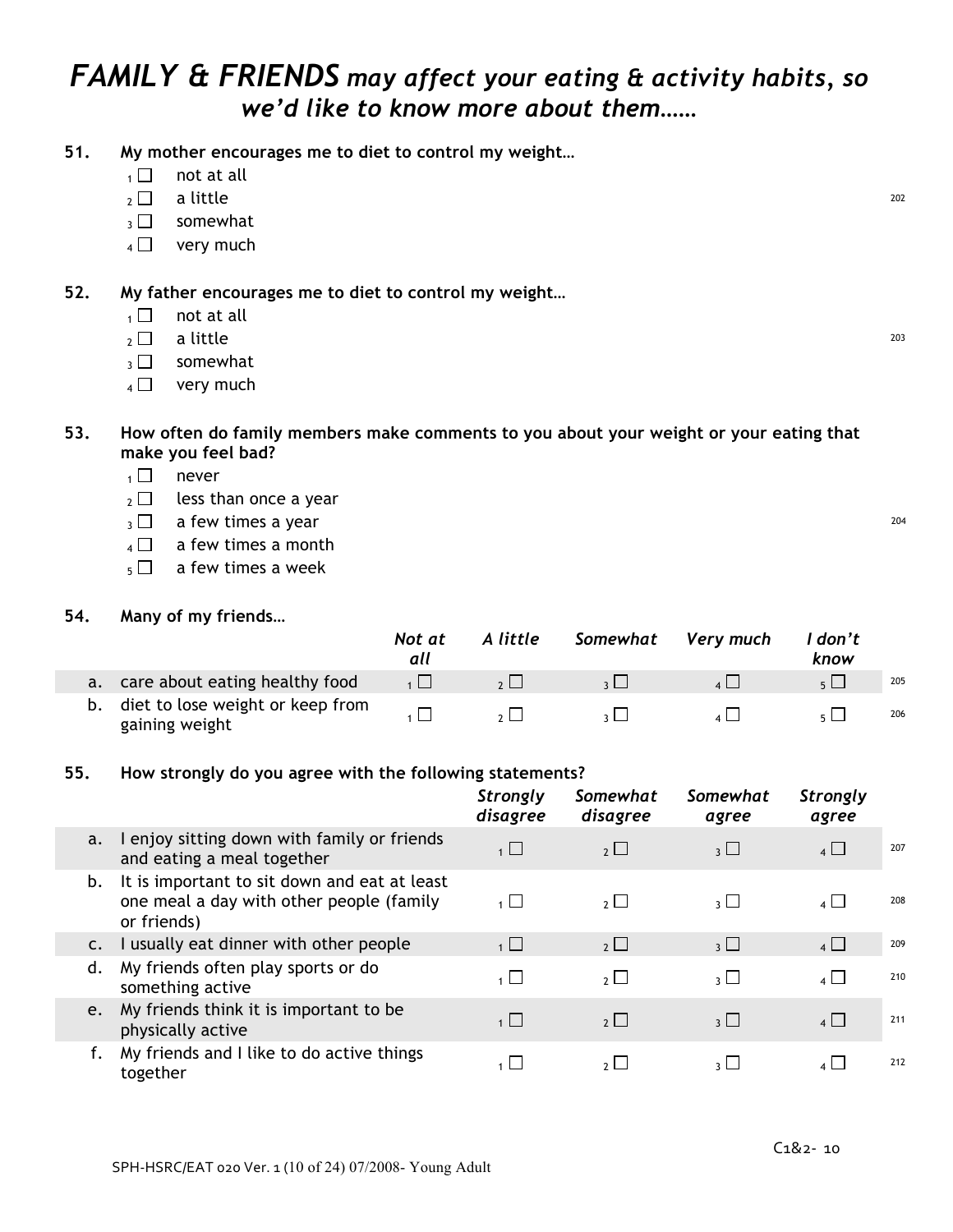#### **56. Do you have a significant other (for example, boyfriend/girlfriend, spouse, partner)?**

- $1 \Box$  yes  $^{213}$
- 

#### **57. My significant other (for example, boyfriend, girlfriend, spouse, partner). . .**

|    |                                                     | Not at all | A little | Somewhat | Very much |     |
|----|-----------------------------------------------------|------------|----------|----------|-----------|-----|
| a. | cares about eating healthy food                     | 1          | 2        |          |           | 214 |
| b. | diets to lose weight or keep from<br>gaining weight |            |          |          |           | 215 |
|    | encourages me to diet to control my<br>weight       |            |          |          |           | 216 |

#### **58. How strongly do you agree with the following statements?**

|    |                                                                        | <b>Strongly</b><br>disagree | <b>Disagree</b> | Agree        | <b>Strongly</b><br>agree |     |
|----|------------------------------------------------------------------------|-----------------------------|-----------------|--------------|--------------------------|-----|
| a. | My significant other often plays sports or<br>does something active    |                             | 2               | $\mathbf{R}$ | $\vert$ $\vert$          | 217 |
|    | My significant other thinks it is important<br>to be physically active |                             | $2 \mid$        | $\sim$ 1     | $\overline{4}$ $\Box$    | 218 |
| c. | My significant other and I like to do active<br>things together        |                             | 2               |              | $4 \mid$                 | 219 |

#### **59. How often does your significant other make comments to you about your weight or your eating that make you feel bad?**

- $1 \square$  never
- $_2 \square$  less than once a year
- $3 \Box$  a few times a year 220
- $4 \Box$  a few times a month
- $5 \Box$  a few times a week

 $2 \Box$  no If no, then go to question #60 on the next page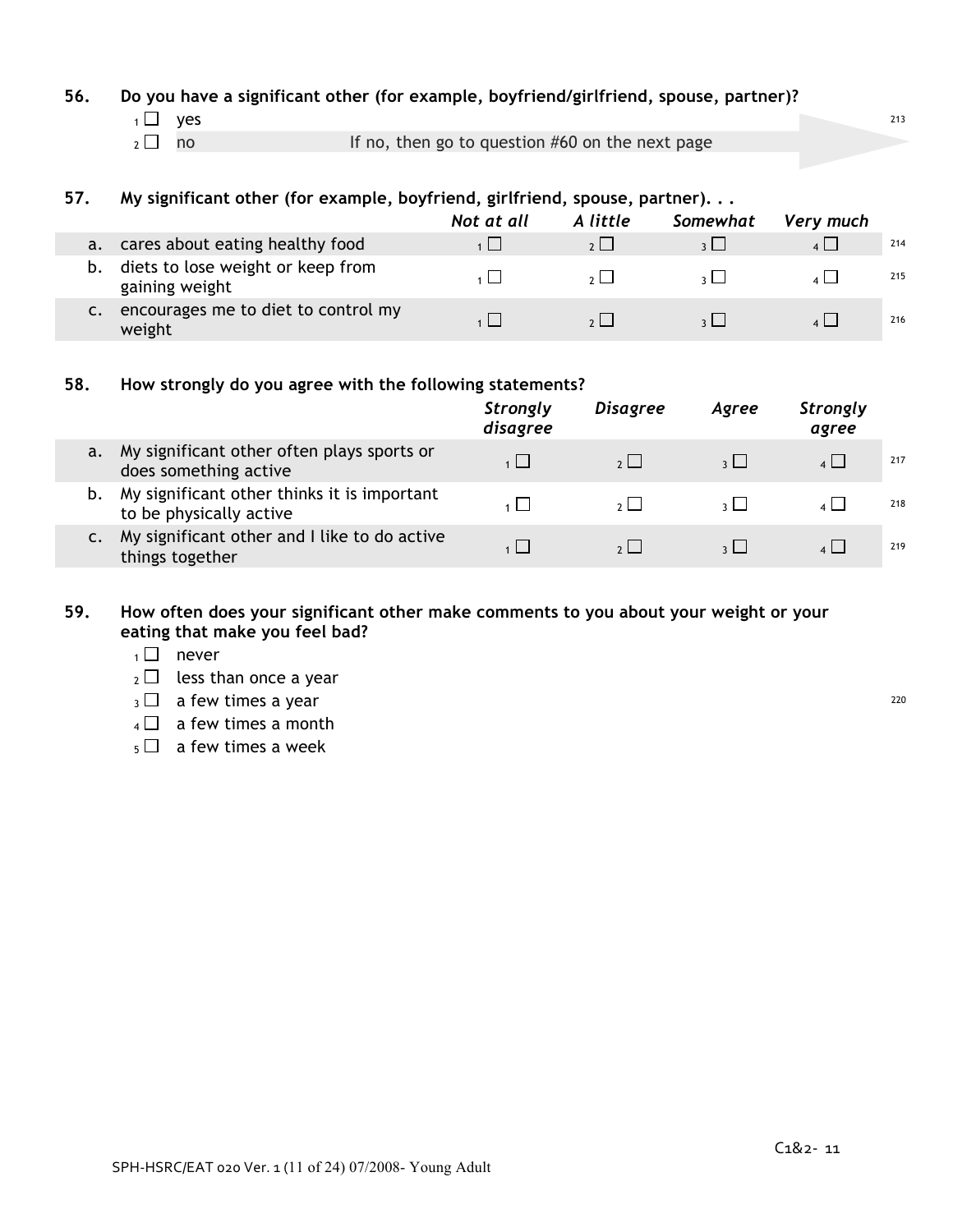| 60. |                          | How many children do you have (including step-children or adopted children)?                 |      |
|-----|--------------------------|----------------------------------------------------------------------------------------------|------|
|     | $1 \Box$                 | none                                                                                         |      |
|     | $2 \Box$                 | one                                                                                          | 221  |
|     | $\overline{\mathcal{E}}$ | two                                                                                          |      |
|     | 4 I                      | three or more                                                                                |      |
| 61. |                          | If you have children, please list their ages (in years).                                     | 449- |
|     |                          |                                                                                              | 472  |
| 62. |                          | During the past year, with whom did you live the majority of the time? (Mark all that apply) |      |
|     | $1$ L                    | I live alone                                                                                 | 238  |
|     | $2 \Box$                 | my parent(s)                                                                                 | 239  |
|     | 3 <sup>1</sup>           | roommates, friends                                                                           | 240  |
|     | $4 \Box$                 | my husband/wife                                                                              | 241  |
|     | $5 \Box$                 | my partner of the opposite sex                                                               | 242  |
|     | $6 \Box$                 | my partner of the same sex                                                                   | 243  |
|     | 7 凵                      | my child(ren)                                                                                | 244  |
|     | 8 L                      | my brothers/sisters                                                                          | 245  |

- <sup>9</sup> other \_\_\_\_\_\_\_\_\_\_\_\_\_\_\_\_ <sup>246</sup>
- 63. During the past seven days, how many times did all, or most, of the people living in your **household eat a meal together?**
	- $1 \square$  I live alone
	- $2 \Box$  never
	- $_3$   $\Box$  1-2 times
	- $4 \Box$  3-4 times 247
	- $5 \square$  5-6 times
	- $6 \square$  7 times
	- $7 \square$  more than 7 times
- **64. How often are the following true?** (by 'home' we mean where you lived for the majority of the time for the past year) *Never Sometimes Usually Always*

|  |                |                                                                     | Never          | Sometimes     | <i><b>Usually</b></i>    | Always                                  |     |
|--|----------------|---------------------------------------------------------------------|----------------|---------------|--------------------------|-----------------------------------------|-----|
|  |                | a. Fruits and vegetables are available in my home                   | $1 \Box$       | $2 \Box$      | 3 <sup>1</sup>           | $4\Box$                                 | 248 |
|  | b.             | Vegetables are served at dinner in my home                          | $\overline{1}$ | $2\Box$       | 3 $\Box$                 | $\overline{4}$ $\overline{\phantom{0}}$ | 249 |
|  | $\mathsf{C}$ . | I have 'junk food' in my home                                       | $\frac{1}{1}$  | $2 \Box$      | $_3$ $\Box$              | $4\Box$                                 | 250 |
|  | d.             | I have fruit juice in my home                                       | $\overline{1}$ | $2 \Box$      | 3 凵                      | $\overline{4}$ $\overline{\phantom{0}}$ | 251 |
|  | $e_{1}$        | Potato chips or other salty snack foods are<br>available in my home | $1 \Box$       | $2^{\square}$ | $_3$ $\Box$              | $\overline{4}$                          | 252 |
|  |                | f. Chocolate or other candy is available in my home                 | $\overline{1}$ | $2^{\square}$ | $\overline{\mathcal{E}}$ | $\overline{4}$                          | 253 |
|  | g.             | Soda pop is available in my home                                    | $1 \Box$       | $2 \Box$      | $_3\sqcup$               | $4 \Box$                                | 254 |
|  | h.             | Whole wheat bread is available in my home                           | $\overline{1}$ | $2 \Box$      | $_3$ $\square$           | $4\Box$                                 | 255 |
|  |                | Fruit is served at meals at my home                                 | 1              | $2^{\square}$ | $\overline{\mathcal{E}}$ | $4 \Box$                                | 256 |
|  |                |                                                                     | Skip 222-237   |               |                          |                                         |     |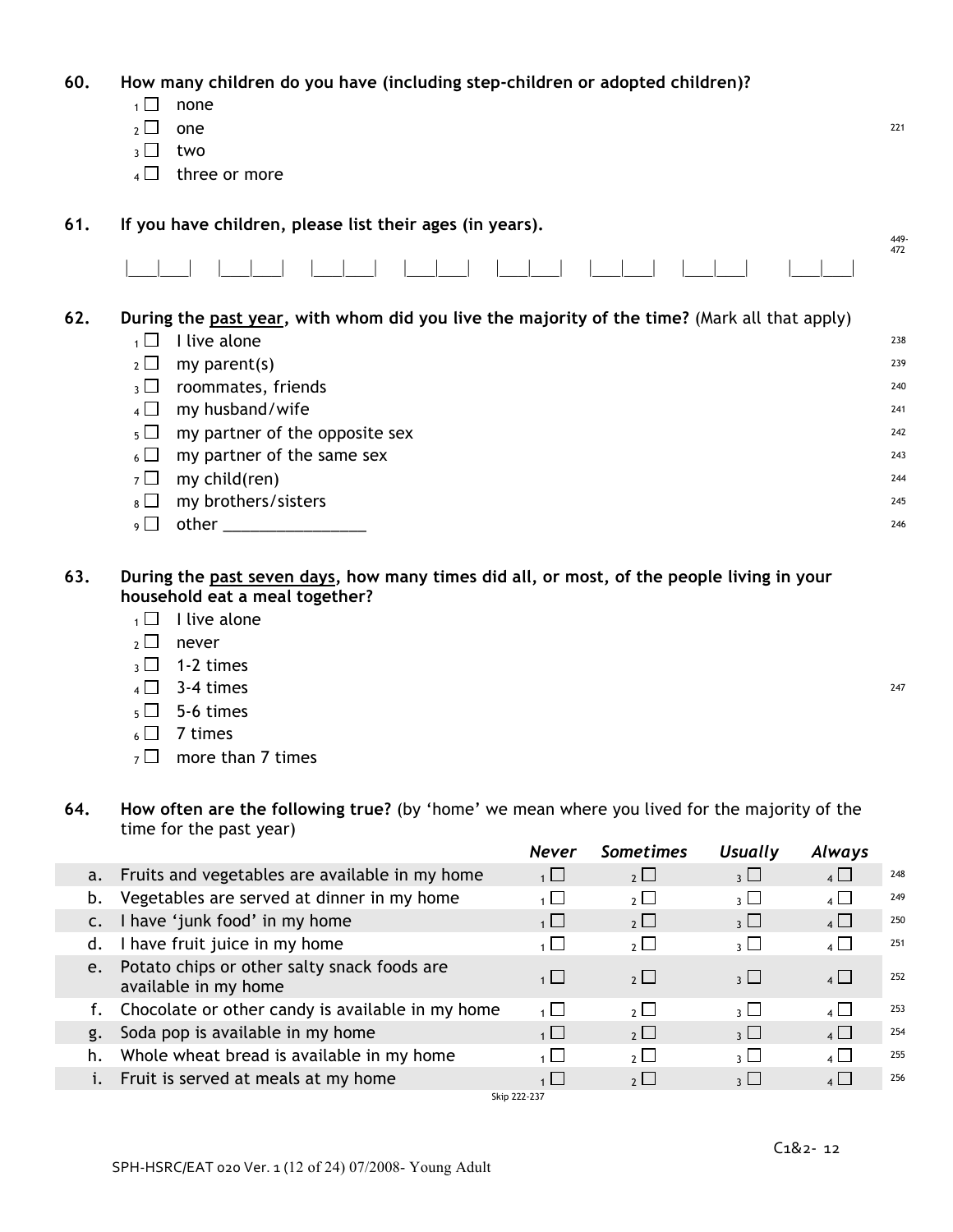### *WHERE you WORK & THE NEIGHBORHOOD WHERE YOU LIVE may affect your eating & activity habits, so we'd like to know more about them……*

#### **65. How many months in the past year did you work for pay?**

#### **66. How many hours a week do you currently**

- **work for pay?**
- $1 \Box$  I did not work for pay 1 0 hours
- $2 \square$  3 or fewer months 2 1-9 hours
- $_3 \Box$  4 to 6 months  $_3 \Box$  10-19 hours
- $4 \Box$  7 to 9 months  $4 \Box$  20-29 hours
- $5 \Box$  10 to 12 months  $5 \Box$  30-39 hours
	- $6 \Box$  40 hours
	- $7 \Box$  more than 40 hours

**67. Do you receive public assistance (like food support/stamps, WIC, TANF, SSI or MFIP)?**

- 
- 
- 

#### **68. How difficult is it for you to live on your total household income right now?**

- $\overline{1 \cup 1}$  no  $\overline{1 \cup 1}$  not at all difficult
- $_2 \Box$  yes  $_2 \Box$  somewhat difficult
- $_3 \Box$  I don't know  $_3 \Box$  very difficult or can barely get by
	- $4 \Box$  extremely difficult or impossible  $257 257$

260

| 69. | Are you currently or have you ever served in the United States Armed Forces, including the |
|-----|--------------------------------------------------------------------------------------------|
|     | <b>National Guard or Reserves?</b>                                                         |
|     |                                                                                            |

- $1 \square$  no
- $2 \Box$  yes, in the past 261
- $_3\Box$  yes, currently

#### **70. What is the highest level of education that you have completed?**

- $1 \Box$  middle school or junior high
- $2 \Box$  some high school
- $_3$   $\Box$  high school graduate or GED
- $4 \Box$  vocational, technical, trade or other certification program  $^{262}$
- $_5$   $\Box$  associate degree
- $6 \Box$  bachelor degree
- $7 \Box$  graduate or professional degree (MS, MBA, MD, PhD, etc)
- $\overline{8}$  other (please specify):

#### **71. Which of the following best describes your student status (for the majority of the past year)?**

- $1 \square$  not a student
- $_2 \Box$  part-time student at a community or technical college
- $3 \Box$  full-time student at a community or technical college  $^{263}$
- $4 \Box$  part-time student at a four-year college
- $_5\Box$  full-time student at a four-year college
- $6 \Box$  graduate student part-time or full-time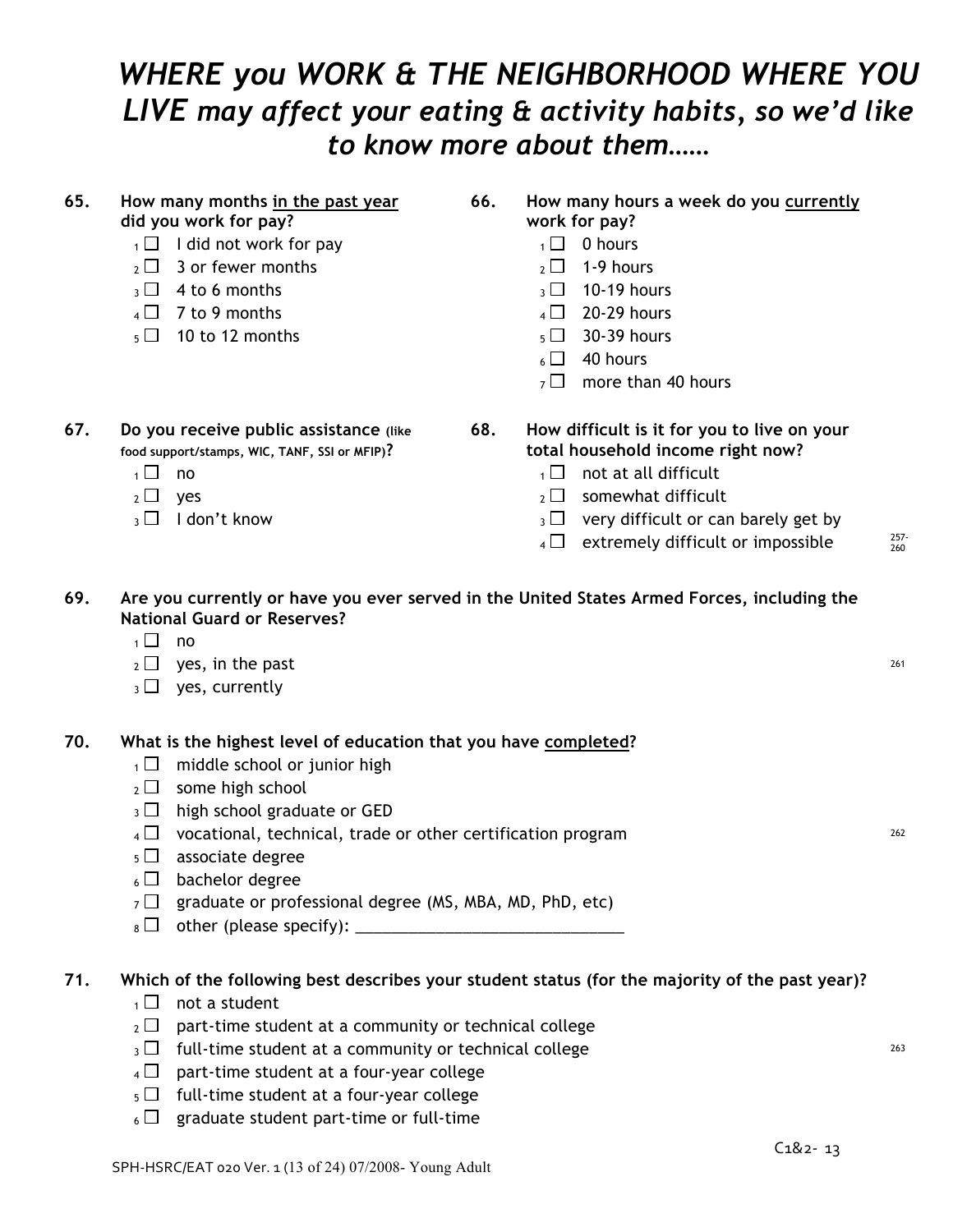### *Some questions in this section ask about your work place. If you have more than one job, please answer in a way that averages those jobs*.

#### 72. About how long (in minutes) would it take to get from your work place to the nearest places **listed below if you walked to them?** Please put only one check mark for each place.

|    |                                       |                |                          |               |                                              |              |                 | 264 |
|----|---------------------------------------|----------------|--------------------------|---------------|----------------------------------------------|--------------|-----------------|-----|
|    | $_1\Box$ I don't work outside my home |                |                          |               |                                              |              |                 |     |
|    |                                       |                |                          |               | 1-5 min 6-10 min 11-20 min 21-30 min 31+ min |              | ' don't<br>know |     |
| a. | fast food restaurant                  | 1              | 2                        | $\mathbf{R}$  | 4                                            | $5 \mid$     | $6 \Box$        | 265 |
| b. | gym or fitness facility               | $\overline{1}$ | $\overline{\mathcal{E}}$ | $\frac{1}{2}$ | $4 \mid$                                     | $5\sqrt{2}$  | $6 \mid$        | 266 |
|    | home                                  |                | $\sim$ 1 1               | $\sim$ 1      | $\lambda$                                    | $\mathsf{L}$ | $\sim$          | 267 |

#### **73. How strongly do you agree with the following statements?**

|                |                                                                       | <b>Strongly</b><br>disagree | <b>Disagree</b> | Agree       | <b>Strongly</b><br>agree                | don't<br>know  |     |
|----------------|-----------------------------------------------------------------------|-----------------------------|-----------------|-------------|-----------------------------------------|----------------|-----|
| a.             | Many of my coworkers think it is<br>important to be physically active | $\overline{1}$              | $2$ $\Box$      | $_3 \Box$   | $4\Box$                                 | 5 <sub>1</sub> | 268 |
| b.             | Many of my coworkers care about<br>eating healthy food                | $\overline{1}$              | $\overline{2}$  | $_3$ $\Box$ | $\overline{4}$                          | $5+$           | 269 |
| C <sub>1</sub> | At my work place it is easy to eat a<br>healthy diet                  | $\overline{1}$              | $\overline{2}$  | $_3$ $\Box$ | $\overline{4}$                          | $5 \Box$       | 270 |
| d.             | At my work place it is easy to be<br>physically active                | $\overline{1}$              | $2^{\mid}$      | $_3$ $\Box$ | $\overline{4}$ $\overline{\phantom{0}}$ | $5 \Box$       | 271 |
| e.             | At my work place, sweets and<br>snacks are often available            | $\overline{1}$              | $2^{\Box}$      | $_3\sqcup$  | $4 \Box$                                | $5 \Box$       | 272 |
|                | At my work place, soda pop is often<br>available                      | $\overline{1}$              | 2 <sup>1</sup>  | $3 \mid$    | $\vert$ $\vert$ $\vert$                 | 5 L.           | 273 |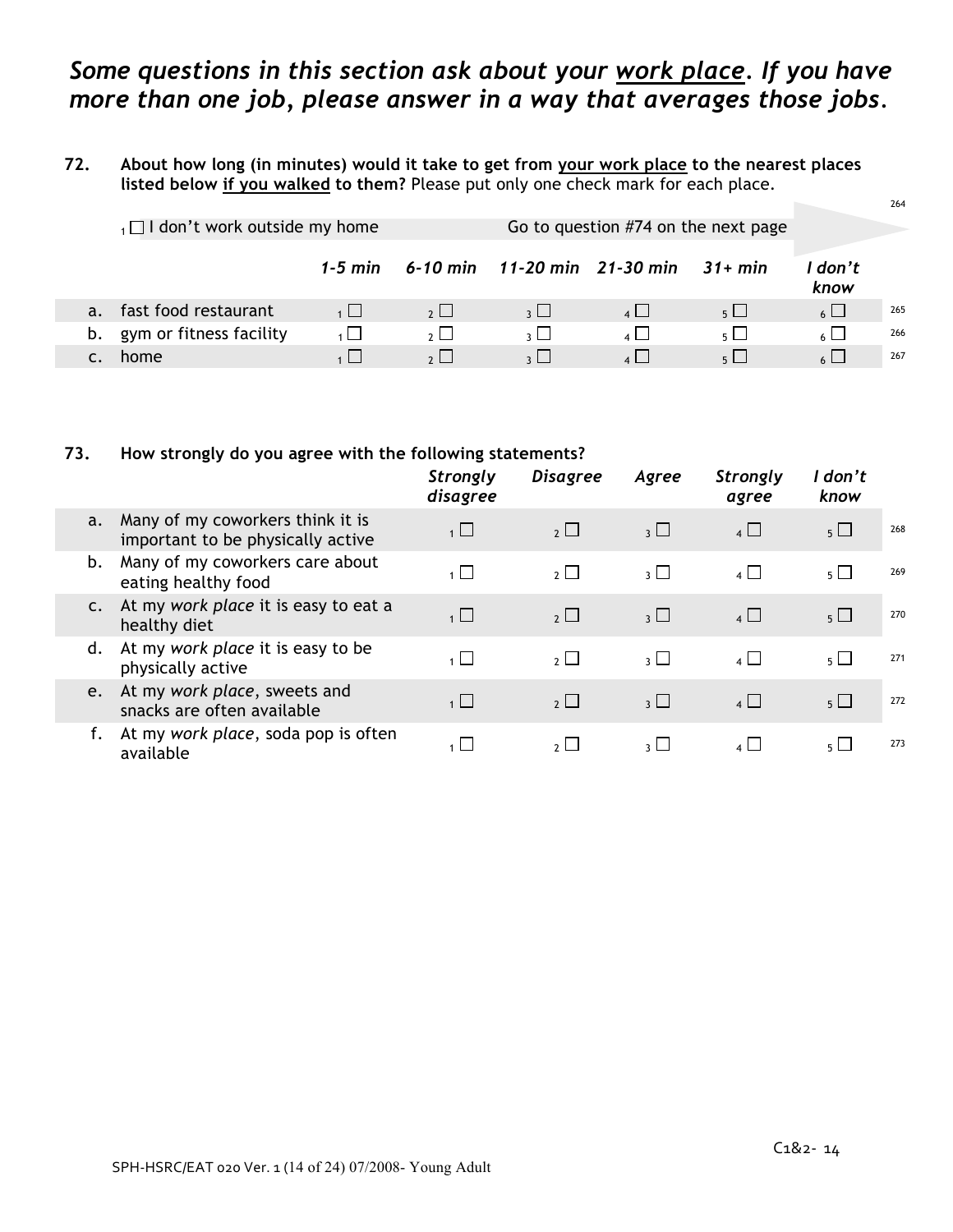### *Now some questions about the neighborhood where YOU LIVE…*

74. About how long (in minutes) would it take to get from your home to the nearest places listed **below if you walked to them?** Please put only one check mark for each place.

|                |                                                                        | $1 - 5$<br>minutes | $6 - 10$<br>minutes   | $11 - 20$<br>minutes | $21 - 30$<br>minutes | $31+$<br>minutes | l don't<br>know |     |
|----------------|------------------------------------------------------------------------|--------------------|-----------------------|----------------------|----------------------|------------------|-----------------|-----|
| a.             | convenience/small grocery<br>store                                     | $1 \Box$           | $2\Box$               | $_3$ $\Box$          | 4                    | $5\Box$          | $6\Box$         | 274 |
| b.             | supermarket/mid-size grocery<br>store                                  | $\overline{1}$     | $\overline{2}$ $\Box$ | $_3$ $\Box$          | $4\Box$              | $5\Box$          | $6\Box$         | 275 |
| $\mathsf{C}$ . | bus or train stop                                                      | 1                  | $2\Box$               | $_3$ $\Box$          | $4\Box$              | $5\Box$          | $6\Box$         | 276 |
| d.             | fast food restaurant                                                   | $\overline{1}$     | $2\Box$               | $\overline{3}$       | $\overline{4}$       | $5\Box$          | $_6$ $\Box$     | 277 |
| e.             | coffee place                                                           | $\overline{1}$     | $2\Box$               | $_3$ $\Box$          | $4\Box$              | $5\Box$          | $6\Box$         | 278 |
|                | gym or fitness facility                                                | $\overline{1}$     | $2\Box$               | $_3$ $\square$       | $\overline{4}$       | $5\Box$          | $6\Box$         | 279 |
| g.             | park                                                                   | $\overline{1}$     | $2\Box$               | $_3$ $\Box$          | $4\Box$              | $5\Box$          | $6\Box$         | 280 |
| h.             | lake (or other body of water)                                          | $\overline{1}$     | $\overline{2}$ $\Box$ | $_3$ $\Box$          | $\overline{4}$       | $5\Box$          | $6\Box$         | 281 |
|                | walking or bike path                                                   | $\overline{1}$     | $2\Box$               | $\overline{3}$       | $4\Box$              | $5\Box$          | $6\Box$         | 282 |
| 1.             | shopping center (e.g. clothing<br>store, video store, drug store, etc) | $\overline{1}$     | $\overline{2}$ $\Box$ | $_3\square$          | $\overline{4}$       | $5\Box$          | $6\Box$         | 283 |

#### **75. Please choose the answer that best applies to you and the neighborhood where you lived for the majority of the past year.**

|                |                                                                                    | <b>Strongly</b><br>disagree | Somewhat<br>disagree | Somewhat<br>agree                       | <b>Strongly</b><br>agree |     |
|----------------|------------------------------------------------------------------------------------|-----------------------------|----------------------|-----------------------------------------|--------------------------|-----|
| a.             | There are trees along the streets in my<br>neighborhood                            | $1 \Box$                    | $2 \Box$             | $\overline{\mathbf{3}}$ $\Box$          | $4\Box$                  | 284 |
| b.             | There are many interesting things to look<br>at while walking in my neighborhood   | $\overline{1}$              | $2^{\square}$        | $_3$ $\Box$                             | $\overline{4}$           | 285 |
| $\mathsf{C}$ . | My neighborhood is free from litter                                                | $\overline{1}$              | $2 \Box$             | $\overline{3}$                          | $4\Box$                  | 286 |
| d.             | I see and speak to other people when I am<br>walking in my neighborhood            | $\overline{1}$              | $2^{\square}$        | $\overline{\mathcal{E}}$                | $4\Box$                  | 287 |
| e.             | The crime rate in my neighborhood makes<br>it unsafe to go on walks during the day | $\overline{1}$              | $2 \Box$             | $\overline{3}$ $\overline{\phantom{0}}$ | $4\Box$                  | 288 |
|                | The crime rate in my neighborhood makes<br>it unsafe to go on walks at night       |                             | $2^{\square}$        | $\overline{\mathcal{E}}$                | $\overline{4}$           | 289 |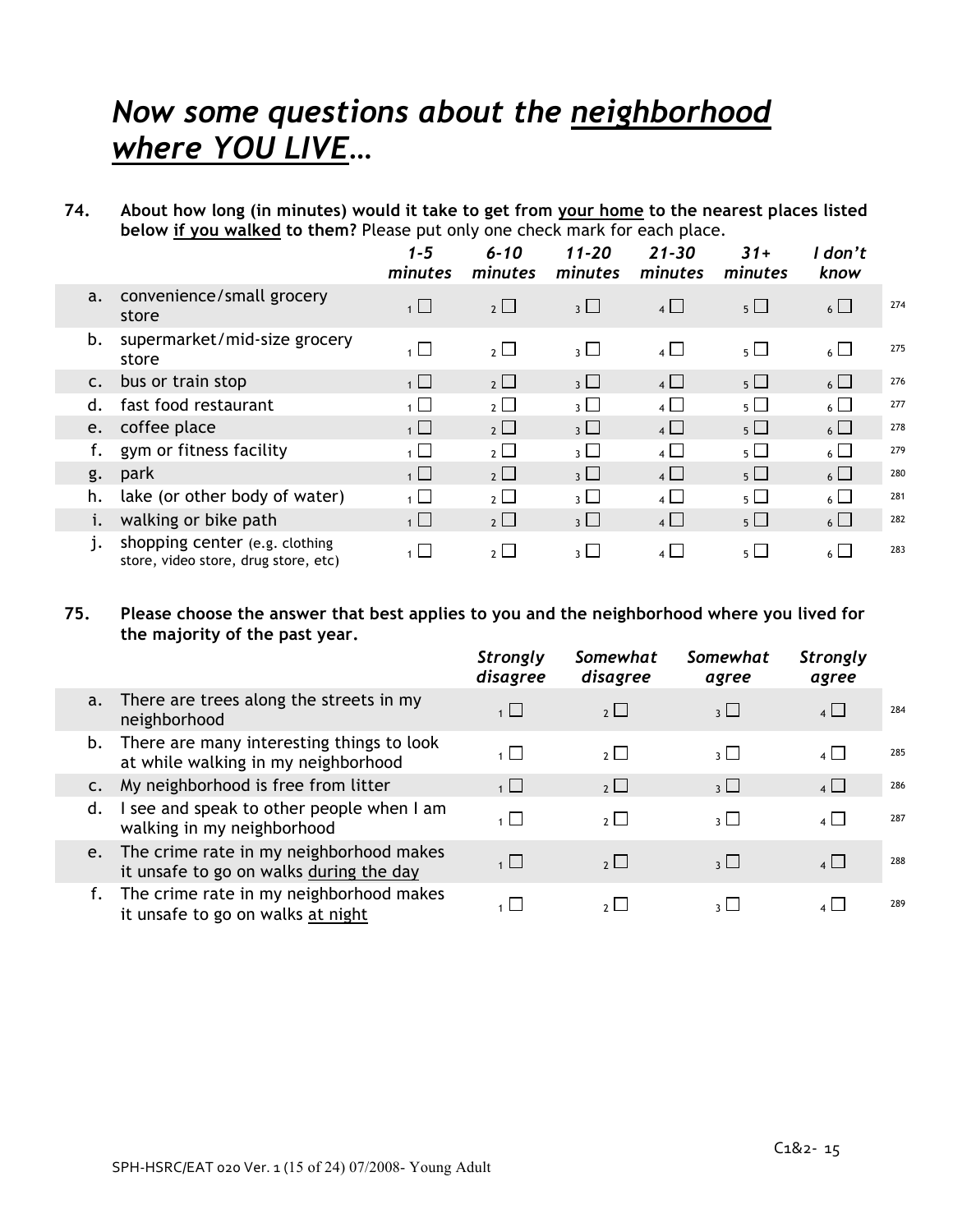### *SOMETIMES, other THINGS GOING ON IN YOUR LIFE can affect your eating and activity….Remember, your responses will be kept CONFIDENTIAL, so please answer as honestly as possible.*

| 76. | On an average weekday (Monday-Friday):                                                               | Please check A.M. or P.M.                               |         |
|-----|------------------------------------------------------------------------------------------------------|---------------------------------------------------------|---------|
| a.  | What time do you go to bed (to go to sleep)?                                                         | $\Box$ A.M.<br>$\Box$ P.M.<br><b>Minutes</b><br>Hour    | 290-294 |
| b.  | What time do you get out of bed (to start your day)?                                                 | $\Box$ A.M.<br>$\square$ P.M.<br><b>Minutes</b><br>Hour | 295-299 |
| 77. | On an average weekend day (Saturday or Sunday):                                                      | Please check A.M. or P.M.                               |         |
| a.  | What time do you go to bed (to go to sleep)?                                                         | $\Box$ A.M.<br>$\square$ P.M.<br>Hour<br><b>Minutes</b> | 300-304 |
| b.  | What time do you get out of bed (to start your day)?                                                 | $\Box$ A.M.<br>$\square$ P.M.<br><b>Minutes</b><br>Hour | 305-309 |
| 78. | Do you have a television in the room where you sleep?<br>yes<br>$\mathsf{L}$<br>no<br>2 <sub>2</sub> |                                                         | 310     |

#### **79. During the past 12 months, how often have you been bothered or troubled by…**

|    |                                                    | Not at all     | Somewhat       | Very much                      |     |
|----|----------------------------------------------------|----------------|----------------|--------------------------------|-----|
| a. | feeling too tired to do things                     |                |                | $\overline{\mathbf{3}}$ $\Box$ | 311 |
|    | b. having trouble going to sleep or staying asleep |                | $2 \mid$       | $\frac{1}{2}$                  | 312 |
|    | c. feeling unhappy, sad, or depressed              |                | 2              | 3 <sup>1</sup>                 | 313 |
|    | d. feeling hopeless about the future               |                | $2 \mid$       | $\frac{1}{2}$                  | 314 |
| e. | feeling nervous or tense                           | $\overline{1}$ | 2 <sup>1</sup> | $\frac{1}{2}$                  | 315 |
|    | worrying too much about things                     |                |                | 2 I I                          | 316 |

#### **80. How strongly do you agree with the following statements?**

|    |                                                      | <b>Strongly</b><br>disagree | <b>Disagree</b> | Agree                          | <b>Strongly</b><br>agree |     |
|----|------------------------------------------------------|-----------------------------|-----------------|--------------------------------|--------------------------|-----|
|    | a. On the whole, I am satisfied with myself          | $\overline{1}$              | $2^{\square}$   | $_3\sqcup$                     | $\overline{4}$           | 317 |
| b. | I feel that I have a number of good qualities        | $\overline{1}$              | $\overline{2}$  | $\overline{\mathcal{E}}$       | $\overline{4}$           | 318 |
|    | At times I think I am no good at all                 | $\overline{1}$              | $2\Box$         | $_3$ $\Box$                    | $4\Box$                  | 319 |
| d. | am able to do things as well as most other<br>people | $\overline{1}$              | 2 <sup>1</sup>  | $\frac{1}{2}$                  | $4 \mid$                 | 320 |
| e. | I wish I could have more respect for myself          | $1 \Box$                    | $2^{\Box}$      | $\overline{\mathbf{3}}$ $\Box$ | $4\Box$                  | 321 |
|    | certainly feel useless at times                      | $1 \mid$                    | $2 \mid$        | $\overline{\mathcal{E}}$       | $4 \mid$                 | 322 |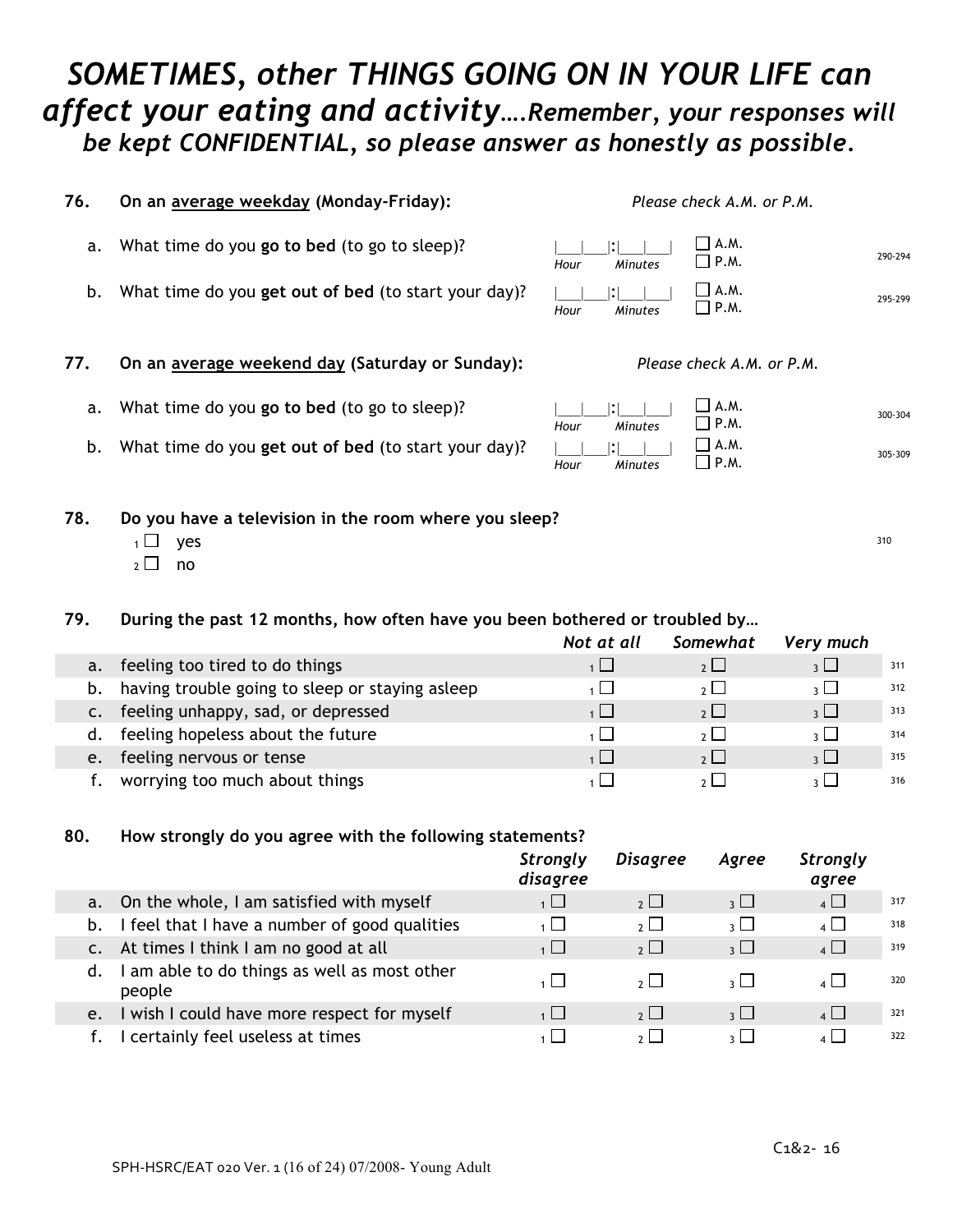#### **81. Have you ever deliberately hurt yourself, such as by cutting, scratching or burning, but not with the goal of ending your life?**

- $1 \Box$  yes, during the past year 323
- $_2 \Box$  yes, more than a year ago
- $3 \Box$  no

#### **82. How often do any of the following things happen?**

|    |                                         | Never | Less than<br>once a<br>year | A few<br>times a<br>vear | A few<br>times a<br>month | At least<br>once a<br>week |     |
|----|-----------------------------------------|-------|-----------------------------|--------------------------|---------------------------|----------------------------|-----|
|    | You are teased about your<br>appearance |       | $2^{\frac{1}{2}}$           |                          |                           | 5 L                        | 324 |
| b. | You are teased about your weight        |       |                             |                          |                           |                            | 325 |

#### **83. What is your relationship status?** (Mark one.)

- $1 \Box$  single or casually dating
- $_2 \Box$  committed dating relationship or engaged
- $3\Box$  married  $326$
- $4 \Box$  same sex domestic partner
- $5 \Box$  separated or divorced
- $6 \Box$  widowed

#### **84. Do you think that you have reached adulthood?**

- $1 \square$  yes
- $2 \Box$  no  $327$
- $_3\Box$  in some respects yes, in some respects no

#### **85. Which statement best describes your beliefs regarding feminism?**

- $1 \Box$  I call myself a feminist
- $_2\,\square\,$  I agree with most of the objectives of the feminist movement but do not call myself a feminist 328<br>feminist
- $_3$   $\Box$  I do not consider myself a feminist

#### **86. Exercising is an important part of who I am.**

- $1 \Box$  strongly disagree
- $2\Box$  somewhat disagree 329
- $_3\Box$  somewhat agree
- $_4\Box$  strongly agree

#### **87. Do you like to do things that are a little dangerous (for example, skydiving, bungee jumping, gambling)?**

- $1 \square$  not at all
- $_2$  a little  $_3$ 330
- $_3\Box$  quite a bit
- $4 \Box$  very much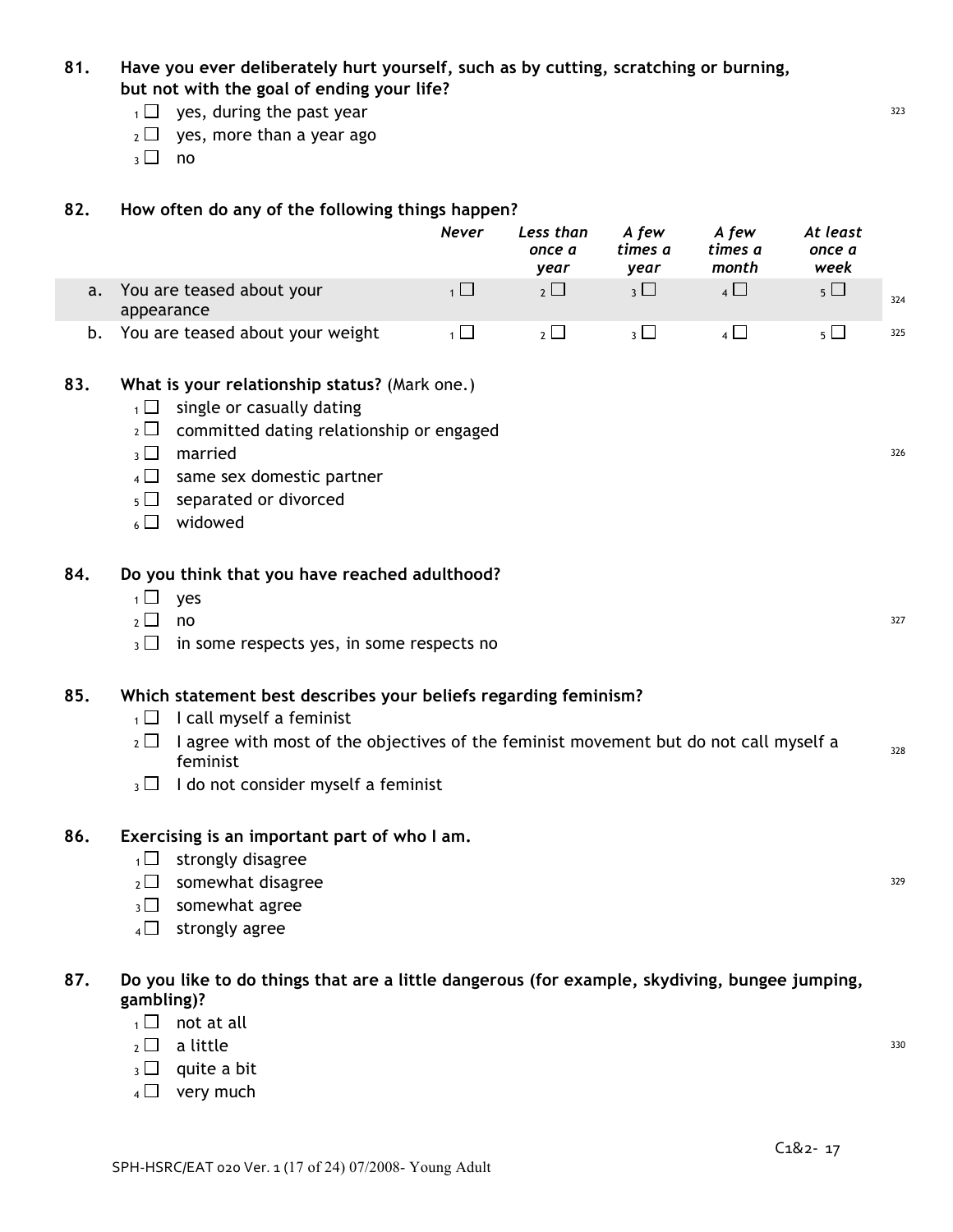# *Your PHYSICAL ACTIVITY …*

*The final section of the survey includes questions about the activity you do (A) at work, (B) to get from place to place, and (C) for fun or exercise in your free time.*

### *Here is an EXAMPLE.*

*If you went swimming for 5 hours per week only during the summer months, then your answer would look like this:*

| Swimming                                        |                                                                 |                       |               |        |               |                                     |                                |                  |                  |                |                |  |
|-------------------------------------------------|-----------------------------------------------------------------|-----------------------|---------------|--------|---------------|-------------------------------------|--------------------------------|------------------|------------------|----------------|----------------|--|
| Did you do this activity over the past<br>year? |                                                                 |                       |               |        | None/<br>Zero | Less<br>than $\frac{1}{2}$<br>hr/wk | $1/2$ -less<br>than 2<br>hr/wk | $2 - 3$<br>hr/wk | $4 - 6$<br>hr/wk | $7-9$<br>hr/wk | $10+$<br>hr/wk |  |
| $1 \Box$ No                                     | 2 $\boxtimes$ Yes $\rightarrow$                                 | How                   | $\rightarrow$ | Fall   | ⊠             | □                                   | □                              |                  | $\Box$           | П              | □              |  |
|                                                 |                                                                 | much did<br>you do it | $\rightarrow$ | Winter | ⊠             | $\Box$                              | $\Box$                         |                  | $\Box$           | П              | $\Box$         |  |
| Spring<br><b>EACH</b><br>$\rightarrow$          |                                                                 |                       |               |        |               | $\Box$                              | $\Box$                         | $\Box$           | $\Box$           | П              | $\Box$         |  |
|                                                 |                                                                 | season?               | $\rightarrow$ | Summer |               | П                                   |                                | П                | $\boxtimes$      |                | $\Box$         |  |
|                                                 |                                                                 |                       |               |        |               |                                     |                                |                  |                  |                |                |  |
|                                                 | If you did NOT go swimming during the past year, then you would |                       |               |        |               |                                     |                                |                  |                  |                |                |  |
|                                                 | just check the 'No' box and skip to the next question.          |                       |               |        |               |                                     |                                |                  |                  |                |                |  |

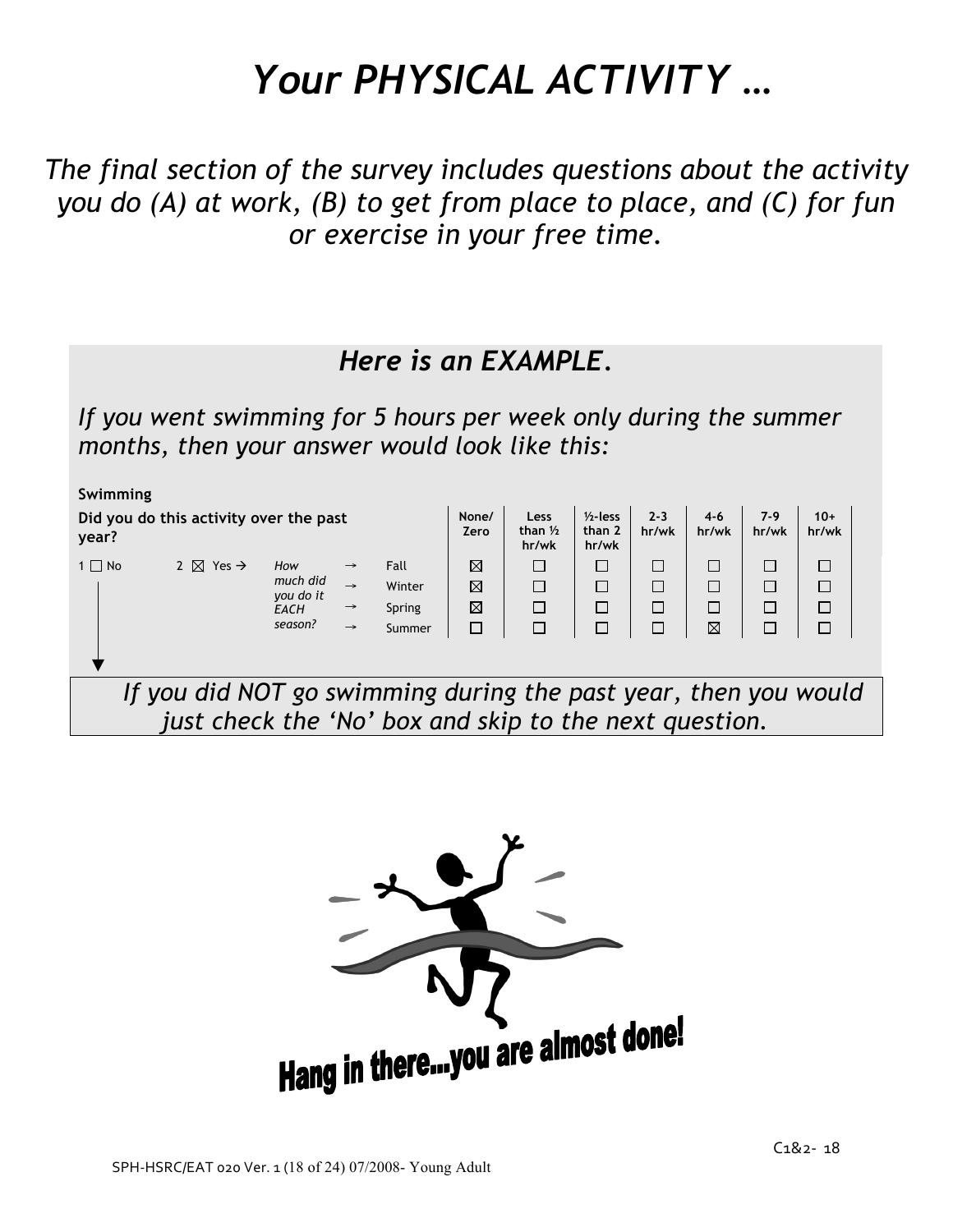### *(A) What activities do you do for WORK?*

#### **88. What work-related activity have you done in the past YEAR?**

*Mark "None/Zero" for any season you did not do that activity. If you had multiple jobs, please average your activity across those jobs.*

 $1 \Box$  I have not had a job or internship during the past year. Go to question #89 on the next page.

| а. |                | <b>Sitting or Standing in One Place</b> |                                 |                                                                  |                                    |                    |                |                    |              |     |  |  |                          |
|----|----------------|-----------------------------------------|---------------------------------|------------------------------------------------------------------|------------------------------------|--------------------|----------------|--------------------|--------------|-----|--|--|--------------------------|
|    | year for work? | Did you do this activity over the past  | None/<br>Zero                   | $1 - 5$<br>hr/wk                                                 | $6 - 10$<br>hr/wk                  | $11 - 20$<br>hr/wk | 21-30<br>hr/wk | $31 - 40$<br>hr/wk | >40<br>hr/wk | 332 |  |  |                          |
|    | $\Box$ No      | $2$   Yes $\rightarrow$                 | How<br>much<br>did you<br>do it | $\rightarrow$<br>$\rightarrow$<br>$\rightarrow$<br>$\rightarrow$ | Fall<br>Winter<br>Spring<br>Summer |                    |                |                    |              |     |  |  | 333<br>334<br>335<br>336 |
|    |                |                                         | EACH<br>season?                 |                                                                  |                                    |                    |                |                    |              |     |  |  |                          |

**b.** *Moderate Intensity Activity (Moderate intensity activities make you breathe somewhat harder than normal. For example, brisk walking, carrying packages.) Committee Committee Committee Committee Committee Committee Committee Committee Committee Committee Committee* in.<br>Salah  $\mathcal{L}^{\text{max}}_{\text{max}}$  $\sim 10^{11}$ 

| Did you do this activity over the past<br>year for work? |                            |               |                         |  | $1 - 5$<br>hr/wk | $6 - 10$<br>hr/wk | $11 - 20$<br>hr/wk | $21 - 30$<br>hr/wk | $31 - 40$<br>hr/wk | >40<br>hr/wk | 337 |
|----------------------------------------------------------|----------------------------|---------------|-------------------------|--|------------------|-------------------|--------------------|--------------------|--------------------|--------------|-----|
| No                                                       | $2 \Box$ Yes $\rightarrow$ | How           | Fall<br>$\rightarrow$   |  |                  |                   |                    |                    |                    |              | 338 |
|                                                          |                            | much          | Winter<br>$\rightarrow$ |  |                  |                   |                    |                    |                    |              | 339 |
|                                                          |                            | did you       | Spring<br>$\rightarrow$ |  |                  |                   |                    |                    |                    |              | 340 |
|                                                          |                            | do it<br>EACH | Summer<br>$\rightarrow$ |  |                  |                   |                    |                    |                    |              | 341 |
|                                                          |                            | season?       |                         |  |                  |                   |                    |                    |                    |              |     |

**c.** *Vigorous Intensity Activity (Vigorous intensity activities make you breathe much harder than normal. For example, jogging/running, heavy lifting, digging, heavy construction.)*

| Did you do this activity over the past<br>year for work? | None/<br>Zero           | $1 - 5$<br>hr/wk | $6 - 10$<br>hr/wk | $11 - 20$<br>hr/wk | 21-30<br>hr/wk | $31 - 40$<br>hr/wk | >40<br>hr/wk | 342 |     |
|----------------------------------------------------------|-------------------------|------------------|-------------------|--------------------|----------------|--------------------|--------------|-----|-----|
| Yes $\rightarrow$<br>No<br>How<br>2 <sub>1</sub>         | Fall<br>$\rightarrow$   |                  |                   |                    |                |                    |              |     | 343 |
| much                                                     | Winter<br>$\rightarrow$ |                  |                   |                    |                |                    |              |     | 344 |
| did you<br>do it                                         | Spring<br>$\rightarrow$ |                  |                   |                    |                |                    |              |     | 345 |
| <b>EACH</b><br>season?                                   | Summer<br>$\rightarrow$ |                  |                   |                    |                |                    |              |     | 346 |

331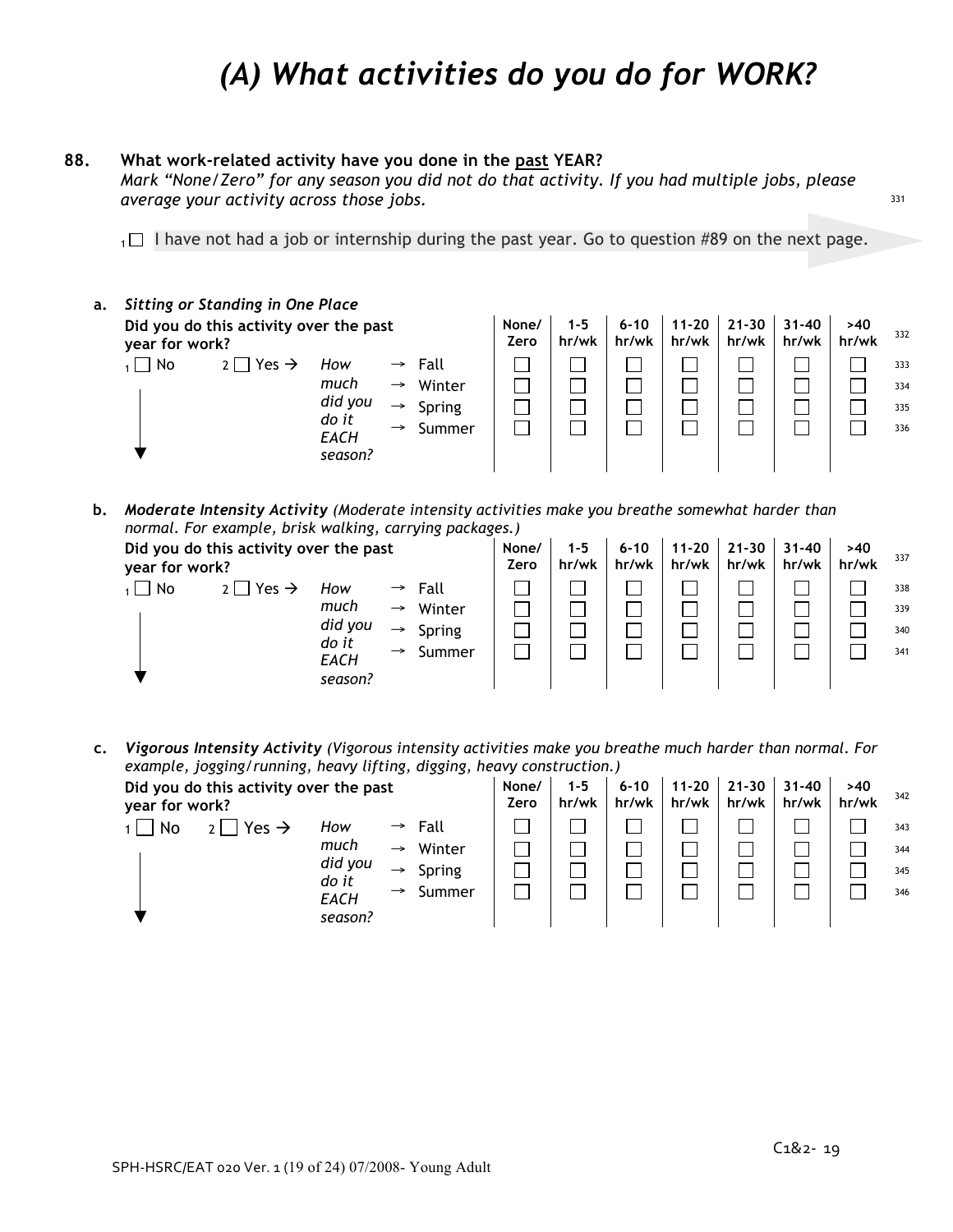### *(B) Walking and biking to get to places*

*For the following questions do NOT include walking or biking you do just for fun or exercise, here we are interested in walking and biking for transportation.*

#### **89. What have you done in the past YEAR?**

*Mark "None/Zero" for any season you did not do that activity.*

#### **a.** *Walking to Get Places (to/from work, school, shopping, friend's home)* **Did you do this activity over the past year? None/ Zero Less than ½ hr/wk ½-less than 2 hr/wk 2-3 hr/wk 4-6 hr/wk 7-9 hr/wk 10+ hr/wk** <sup>347</sup> 1 No 2 Yes → Fall <sup>348</sup>  $\rightarrow$  Winter  $\begin{array}{|c|c|c|c|c|c|}\n\hline\n\rightarrow & \text{Winter} & \begin{array}{|c|c|c|c|c|}\n\hline\n\end{array} & \begin{array}{|c|c|c|c|c|}\n\hline\n\end{array} & \begin{array}{|c|c|c|c|c|}\n\hline\n\end{array} & \begin{array}{|c|c|c|c|}\n\hline\n\end{array} & \begin{array}{|c|c|c|c|}\n\hline\n\end{array} & \begin{array}{|c|c|c|c|}\n\hline\n\end{array} & \begin{array}{|c|c|c|$  $\rightarrow$  Spring  $\begin{array}{|c|c|c|c|c|c|}\hline \ \Box & \Box & \Box & \Box & \Box \end{array}$   $\begin{array}{|c|c|c|c|c|c|}\hline \ \Box & \Box & \Box & \Box \end{array}$   $\begin{array}{|c|c|c|c|c|c|}\hline \ \Box & \Box & \Box & \Box \end{array}$  350 → Summer <sup>351</sup> *How much did you do it EACH season?*

**b.** *Biking to Get Places (to/from work, school, shopping, friend's home)*

| Did you do this activity over the<br>past year? |                                                           | None/<br>Zero                                                                                       | Less<br>than $1/2$<br>hr/wk | $1/2$ -less<br>than 2<br>hr/wk | $2 - 3$<br>hr/wk | 4-6<br>hr/wk | 7-9<br>hr/wk | $10+$<br>hr/wk | 352 |                          |
|-------------------------------------------------|-----------------------------------------------------------|-----------------------------------------------------------------------------------------------------|-----------------------------|--------------------------------|------------------|--------------|--------------|----------------|-----|--------------------------|
| $2 \Box$ Yes $\rightarrow$<br>$1 \square$ No    | How<br>much<br>did you<br>do it<br><b>EACH</b><br>season? | $\rightarrow$ Fall<br>Winter<br>$\rightarrow$<br>Spring<br>$\rightarrow$<br>Summer<br>$\rightarrow$ |                             |                                |                  |              |              |                |     | 353<br>354<br>355<br>356 |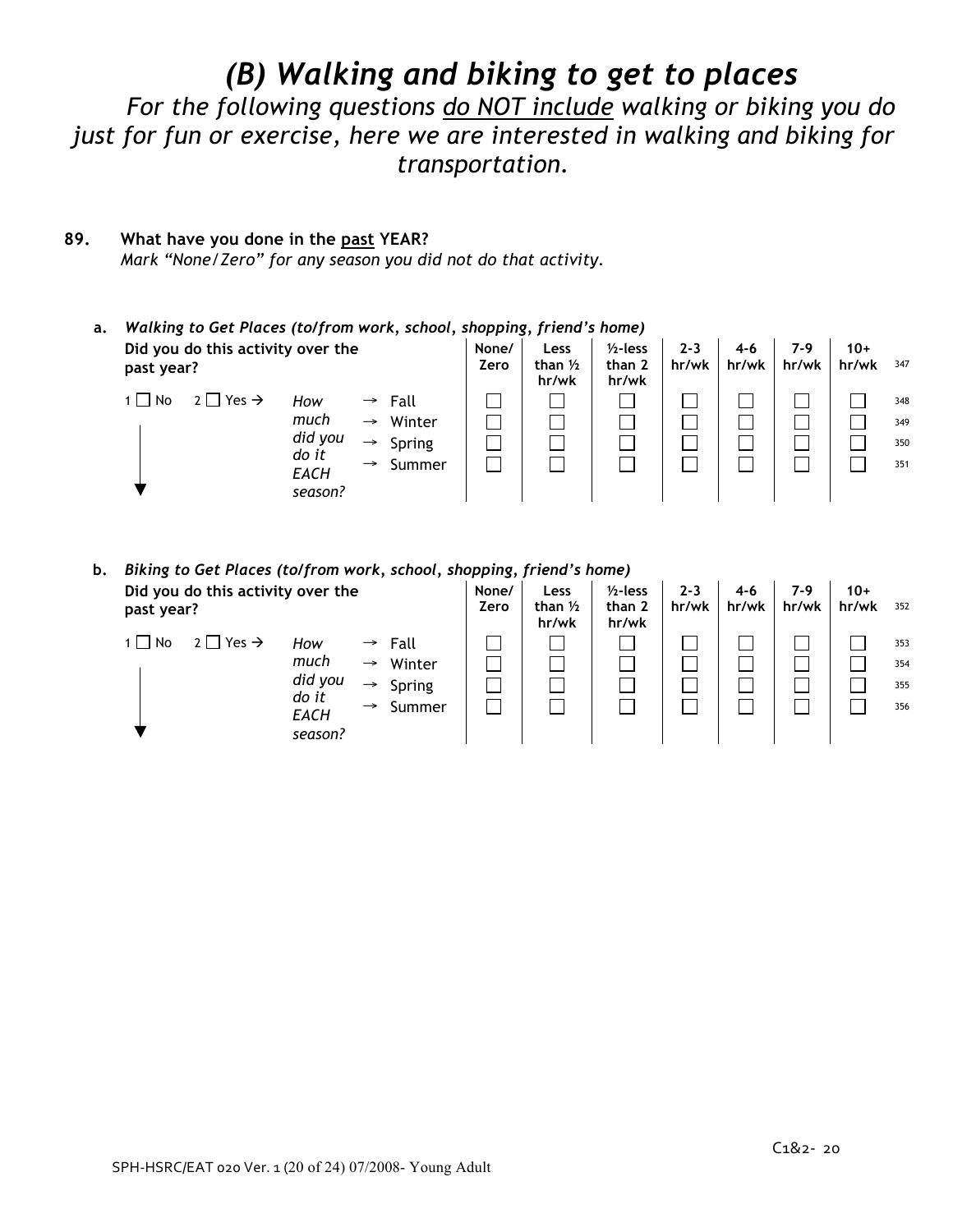### *(C) What do you do in your FREE TIME?*

*Please now think about activity that you have done over the past year that was NOT related to work or transportation.*

- **90. Not including work- or transportation-related activity, what have you done in the past YEAR?** *Mark "None/Zero" for any season you did not do that activity.*
	- **a.** *Walking or Hiking (for fun/exercise; include walking on a treadmill and around the golf course)*

| $\Box$<br>$1 \square$ No<br>$2 \square$ Yes $\rightarrow$<br>How<br>Fall<br>$\rightarrow$<br>much did<br>$\Box$<br>Winter<br>$\rightarrow$<br>you do it<br>□<br>Spring<br>360<br>$\rightarrow$<br>EACH<br>□<br>361<br>Summer<br>$\rightarrow$<br>season? | Did you do this activity over the<br>past year? |  | None/<br>Zero | Less<br>than $1/2$<br>hr/wk | $1/2$ -less<br>than 2<br>hr/wk | $2 - 3$<br>hr/wk | $4 - 6$<br>hr/wk | 7-9<br>hr/wk | $10+$<br>hr/wk | 357 |            |
|----------------------------------------------------------------------------------------------------------------------------------------------------------------------------------------------------------------------------------------------------------|-------------------------------------------------|--|---------------|-----------------------------|--------------------------------|------------------|------------------|--------------|----------------|-----|------------|
|                                                                                                                                                                                                                                                          |                                                 |  |               |                             |                                |                  |                  |              |                |     | 358<br>359 |

**b.** *Biking (for fun/exercise; include stationary cycling, spinning, and mountain biking)* **Did you do this activity over the past year? None/ Zero Less than ½ hr/wk ½-less than 2 hr/wk 2-3 hr/wk 4-6 hr/wk 7-9 hr/wk 10+ hr/wk** 362 1 No 2 Yes → Fall 363 → Winter | ロ | ロ | ロ | ロ | ロ | ロ | ロ 364 → Spring 365 *How much did you do it*

→ Summer | □ | □ | □ | □ | □ | □ | □ 366

**c.** *Physical Work In and Around Your Residence (like mowing the lawn, shoveling snow, raking, gardening, home repairs, and maintenance)*  $\mathcal{L}^{\text{max}}$  $\mathcal{L}_{\rm{max}}$ **Contract Contract Contract**  $\mathcal{L}^{\text{max}}_{\text{max}}$ 

|    | past year?             | Did you do this activity over the                              |                                                        |                                                                  |                                    | None/<br>Zero                        | Less<br>than $1/2$<br>hr/wk          | $1/2$ -less<br>than 2<br>hr/wk       | $2 - 3$<br>hr/wk                | $4 - 6$<br>hr/wk                                                  | $7-9$<br>hr/wk                                                    | $10+$<br>hr/wk                       | 367                      |
|----|------------------------|----------------------------------------------------------------|--------------------------------------------------------|------------------------------------------------------------------|------------------------------------|--------------------------------------|--------------------------------------|--------------------------------------|---------------------------------|-------------------------------------------------------------------|-------------------------------------------------------------------|--------------------------------------|--------------------------|
|    | $1 \Box$ No            | $2 \Box$ Yes $\rightarrow$                                     | How<br>much did<br>you do it<br>EACH<br>season?        | $\rightarrow$<br>$\rightarrow$<br>$\rightarrow$<br>$\rightarrow$ | Fall<br>Winter<br>Spring<br>Summer | $\Box$<br>$\Box$<br>$\Box$<br>$\Box$ | $\Box$<br>$\Box$<br>$\Box$           | $\Box$<br>0<br>0<br>0                | □<br>$\Box$<br>$\Box$           | $\Box$<br>$\Box$<br>$\begin{array}{c}\n\Box \\ \Box\n\end{array}$ | $\Box$<br>$\Box$<br>$\begin{array}{c}\n\Box \\ \Box\n\end{array}$ | $\Box$<br>$\Box$<br>$\Box$<br>$\Box$ | 368<br>369<br>370<br>371 |
| d. |                        | Running or Jogging (include running or jogging on a treadmill) |                                                        |                                                                  |                                    |                                      |                                      |                                      |                                 |                                                                   |                                                                   |                                      |                          |
|    | past year?             | Did you do this activity over the                              |                                                        |                                                                  |                                    | None/<br>Zero                        | Less<br>than $1/2$<br>hr/wk          | $1/2$ -less<br>than 2<br>hr/wk       | $2 - 3$<br>hr/wk                | $4 - 6$<br>hr/wk                                                  | $7-9$<br>hr/wk                                                    | $10+$<br>hr/wk                       | 372                      |
|    | $1 \square$ No         | $2 \Box$ Yes $\rightarrow$                                     | How<br>much did<br>you do it<br><b>EACH</b><br>season? | $\rightarrow$<br>$\rightarrow$<br>$\rightarrow$<br>$\rightarrow$ | Fall<br>Winter<br>Spring<br>Summer | $\Box$<br>$\Box$<br>$\Box$<br>$\Box$ | □<br>$\Box$<br>$\Box$<br>$\Box$      | □<br>$\Box$<br>$\Box$<br>$\Box$      | □<br>$\Box$<br>$\Box$<br>$\Box$ | □<br>$\Box$<br>$\Box$<br>$\Box$                                   | □<br>□<br>$\Box$<br>$\Box$                                        | $\Box$<br>$\Box$<br>$\Box$<br>$\Box$ | 373<br>374<br>375<br>376 |
|    |                        |                                                                |                                                        |                                                                  |                                    |                                      |                                      |                                      |                                 |                                                                   |                                                                   |                                      |                          |
| e. | Swimming<br>past year? | Did you do this activity over the                              |                                                        |                                                                  |                                    | None/<br>Zero                        | Less<br>than $1/2$<br>hr/wk          | $1/2$ -less<br>than 2<br>hr/wk       | $2 - 3$<br>hr/wk                | $4 - 6$<br>hr/wk                                                  | $7-9$<br>hr/wk                                                    | $10+$<br>hr/wk                       | 377                      |
|    | $1 \Box$ No            | $2 \Box$ Yes $\rightarrow$                                     | How<br>much did<br>you do it<br><b>EACH</b><br>season? | $\rightarrow$<br>$\rightarrow$<br>$\rightarrow$<br>$\rightarrow$ | Fall<br>Winter<br>Spring<br>Summer | □<br>$\Box$<br>$\Box$<br>$\Box$      | $\Box$<br>$\Box$<br>$\Box$<br>$\Box$ | $\Box$<br>$\Box$<br>$\Box$<br>$\Box$ | □<br>$\Box$<br>$\Box$<br>$\Box$ | □<br>$\Box$<br>$\Box$<br>$\Box$                                   | □<br>$\Box$<br>$\Box$<br>$\Box$                                   | $\Box$<br>$\Box$<br>$\Box$<br>$\Box$ | 378<br>379<br>380<br>381 |

*EACH season?*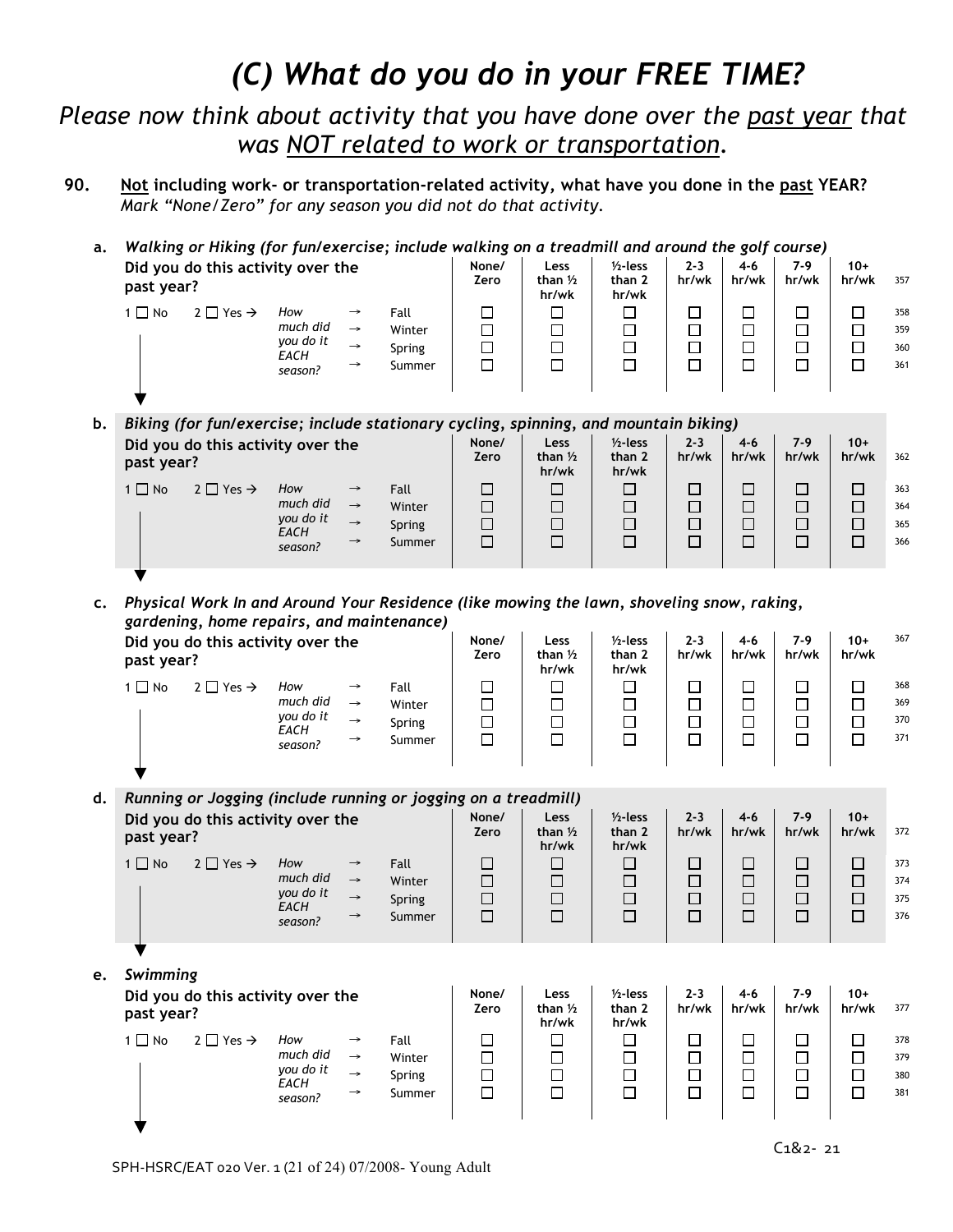| f. | <b>Yoga or Pilates</b> |                                                                                                          |                                                        |                                                                  |                                    |                                 |                                               |                                          |                                      |                                      |                                      |                                 |                          |
|----|------------------------|----------------------------------------------------------------------------------------------------------|--------------------------------------------------------|------------------------------------------------------------------|------------------------------------|---------------------------------|-----------------------------------------------|------------------------------------------|--------------------------------------|--------------------------------------|--------------------------------------|---------------------------------|--------------------------|
|    | past year?             | Did you do this activity over the                                                                        |                                                        |                                                                  | None/<br>Zero                      | Less<br>than $1/2$<br>hr/wk     | $1/2$ -less<br>than 2<br>hr/wk                | $2 - 3$<br>hr/wk                         | $4 - 6$<br>hr/wk                     | $7-9$<br>hr/wk                       | $10+$<br>hr/wk                       | 382                             |                          |
|    | $1 \Box$ No            | $2 \Box$ Yes $\rightarrow$                                                                               | How<br>much did<br>you do it<br><b>EACH</b><br>season? | $\rightarrow$<br>$\rightarrow$<br>$\rightarrow$<br>$\rightarrow$ | Fall<br>Winter<br>Spring<br>Summer | ப<br>$\Box$<br>$\Box$<br>$\Box$ | $\Box$<br>$\Box$<br>□<br>$\Box$               | ⊔<br>$\Box$<br>$\Box$<br>$\Box$          | $\Box$<br>$\Box$<br>$\Box$<br>$\Box$ | ⊔<br>$\Box$<br>$\Box$<br>$\Box$      | ப<br>$\Box$<br>$\Box$<br>$\Box$      | □<br>$\Box$<br>$\Box$<br>$\Box$ | 383<br>384<br>385<br>386 |
| g. |                        | <b>Strength Training Exercises (push-ups, lifting weights)</b>                                           |                                                        |                                                                  |                                    |                                 |                                               |                                          |                                      |                                      |                                      |                                 |                          |
|    | past year?             | Did you do this activity over the                                                                        |                                                        |                                                                  |                                    | None/<br>Zero                   | Less<br>than $1/2$<br>hr/wk                   | $1/2$ -less<br>than 2<br>hr/wk           | $2 - 3$<br>hr/wk                     | $4 - 6$<br>hr/wk                     | $7-9$<br>hr/wk                       | $10+$<br>hr/wk                  | 387                      |
|    | $1 \Box$ No            | $2 \Box$ Yes $\rightarrow$                                                                               | How<br>much did<br>you do it<br>EACH<br>season?        | $\rightarrow$<br>$\rightarrow$<br>$\rightarrow$<br>$\rightarrow$ | Fall<br>Winter<br>Spring<br>Summer | □<br>$\Box$<br>$\Box$<br>$\Box$ | □<br>□<br>$\Box$<br>$\Box$                    | $\Box$<br>$\Box$<br>$\Box$<br>$\Box$     | □<br>$\Box$<br>$\Box$<br>$\Box$      | □<br>$\Box$<br>$\Box$<br>$\Box$      | $\Box$<br>$\Box$<br>$\Box$<br>$\Box$ | □<br>$\Box$<br>$\Box$<br>$\Box$ | 388<br>389<br>390<br>391 |
| h. |                        | Circuit Training or Cardio Exercise Machines (include stair machine, elliptical, stationary skiing, etc; |                                                        |                                                                  |                                    |                                 |                                               |                                          |                                      |                                      |                                      |                                 |                          |
|    |                        | do NOT include stationary bike, spinning, treadmill use, or any other activity reported above)           |                                                        |                                                                  |                                    |                                 |                                               |                                          |                                      |                                      |                                      |                                 |                          |
|    | past year?             | Did you do this activity over the                                                                        |                                                        |                                                                  |                                    | None/<br>Zero                   | Less<br>than $1/2$<br>hr/wk                   | $1/2$ -less<br>than 2<br>hr/wk           | $2 - 3$<br>hr/wk                     | $4 - 6$<br>hr/wk                     | $7-9$<br>hr/wk                       | $10+$<br>hr/wk                  | 392                      |
|    | $1 \Box$ No            | $2 \Box$ Yes $\rightarrow$                                                                               | How<br>much did<br>you do it<br>EACH<br>season?        | $\rightarrow$<br>$\rightarrow$<br>$\rightarrow$<br>$\rightarrow$ | Fall<br>Winter<br>Spring<br>Summer | ப<br>$\Box$<br>$\Box$<br>$\Box$ | ⊔<br>$\Box$<br>□<br>$\Box$                    | ⊔<br>$\Box$<br>$\Box$<br>$\Box$          | $\Box$<br>$\Box$<br>$\Box$<br>$\Box$ | ⊔<br>$\Box$<br>$\Box$<br>$\Box$      | ப<br>$\Box$<br>$\Box$<br>$\Box$      | ப<br>$\Box$<br>$\Box$<br>$\Box$ | 393<br>394<br>395<br>396 |
|    |                        |                                                                                                          |                                                        |                                                                  |                                    |                                 |                                               |                                          |                                      |                                      |                                      |                                 |                          |
| i. | past year?             | <b>Dancing or Aerobics</b><br>Did you do this activity over the                                          |                                                        |                                                                  |                                    | None/<br>Zero                   | Less<br>than $1/2$                            | $1/2$ -less<br>than 2                    | $2 - 3$<br>hr/wk                     | $4 - 6$<br>hr/wk                     | $7-9$<br>hr/wk                       | $10+$<br>hr/wk                  | 397                      |
|    | $1 \Box$ No            | $2 \Box$ Yes $\rightarrow$                                                                               | How<br>much did<br>you do it<br>EACH<br>season?        | $\rightarrow$<br>$\rightarrow$<br>$\rightarrow$<br>$\rightarrow$ | Fall<br>Winter<br>Spring<br>Summer | □<br>$\Box$<br>$\Box$<br>$\Box$ | hr/wk<br>$\Box$<br>$\Box$<br>$\Box$<br>$\Box$ | hr/wk<br>□<br>$\Box$<br>$\Box$<br>$\Box$ | □<br>$\Box$<br>$\Box$<br>$\Box$      | □<br>$\Box$<br>$\Box$<br>$\Box$      | □<br>$\Box$<br>$\Box$<br>$\Box$      | □<br>$\Box$<br>$\Box$<br>$\Box$ | 398<br>399<br>400<br>401 |
| j. |                        | Rollerblading, Rollerskating, or Iceskating                                                              |                                                        |                                                                  |                                    |                                 |                                               |                                          |                                      |                                      |                                      |                                 |                          |
|    | past year?             | Did you do this activity over the                                                                        |                                                        |                                                                  |                                    | None/<br>Zero                   | Less<br>than $1/2$<br>hr/wk                   | $1/2$ -less<br>than 2<br>hr/wk           | $2 - 3$<br>hr/wk                     | $4 - 6$<br>hr/wk                     | $7-9$<br>hr/wk                       | $10+$<br>hr/wk                  | 402                      |
|    | $1 \Box$ No            | $2 \Box$ Yes $\rightarrow$                                                                               | How<br>much did<br>you do it<br>EACH<br>season?        | $\rightarrow$<br>$\rightarrow$<br>$\rightarrow$<br>$\rightarrow$ | Fall<br>Winter<br>Spring<br>Summer | □<br>$\Box$<br>$\Box$<br>$\Box$ | $\Box$<br>$\Box$<br>$\Box$<br>$\Box$          | □<br>$\Box$<br>$\Box$<br>$\Box$          | $\Box$<br>$\Box$<br>$\Box$<br>$\Box$ | $\Box$<br>$\Box$<br>$\Box$<br>$\Box$ | □<br>$\Box$<br>$\Box$<br>$\Box$      | □<br>$\Box$<br>$\Box$<br>$\Box$ | 403<br>404<br>405<br>406 |
|    |                        |                                                                                                          |                                                        |                                                                  |                                    |                                 |                                               |                                          |                                      |                                      |                                      |                                 |                          |
| k. | past year?             | Downhill Skiing or Snowboarding<br>Did you do this activity over the                                     |                                                        |                                                                  |                                    | None/<br>Zero                   | Less<br>than $1/2$                            | $1/2$ -less<br>than 2                    | $2 - 3$<br>hr/wk                     | $4 - 6$<br>hr/wk                     | $7-9$<br>hr/wk                       | $10+$<br>hr/wk                  | 407                      |
|    | $1 \square$ No         | $2 \Box$ Yes $\rightarrow$                                                                               | How<br>much did<br>you do it<br>EACH<br>season?        | $\rightarrow$<br>$\rightarrow$<br>$\rightarrow$<br>$\rightarrow$ | Fall<br>Winter<br>Spring<br>Summer | □<br>$\Box$<br>$\Box$<br>$\Box$ | hr/wk<br>□<br>□<br>$\Box$<br>$\Box$           | hr/wk<br>□<br>$\Box$<br>$\Box$<br>$\Box$ | □<br>$\Box$<br>$\Box$<br>$\Box$      | □<br>□<br>$\Box$<br>$\Box$           | □<br>$\Box$<br>$\Box$<br>$\Box$      | □<br>$\Box$<br>$\Box$<br>$\Box$ | 408<br>409<br>410<br>411 |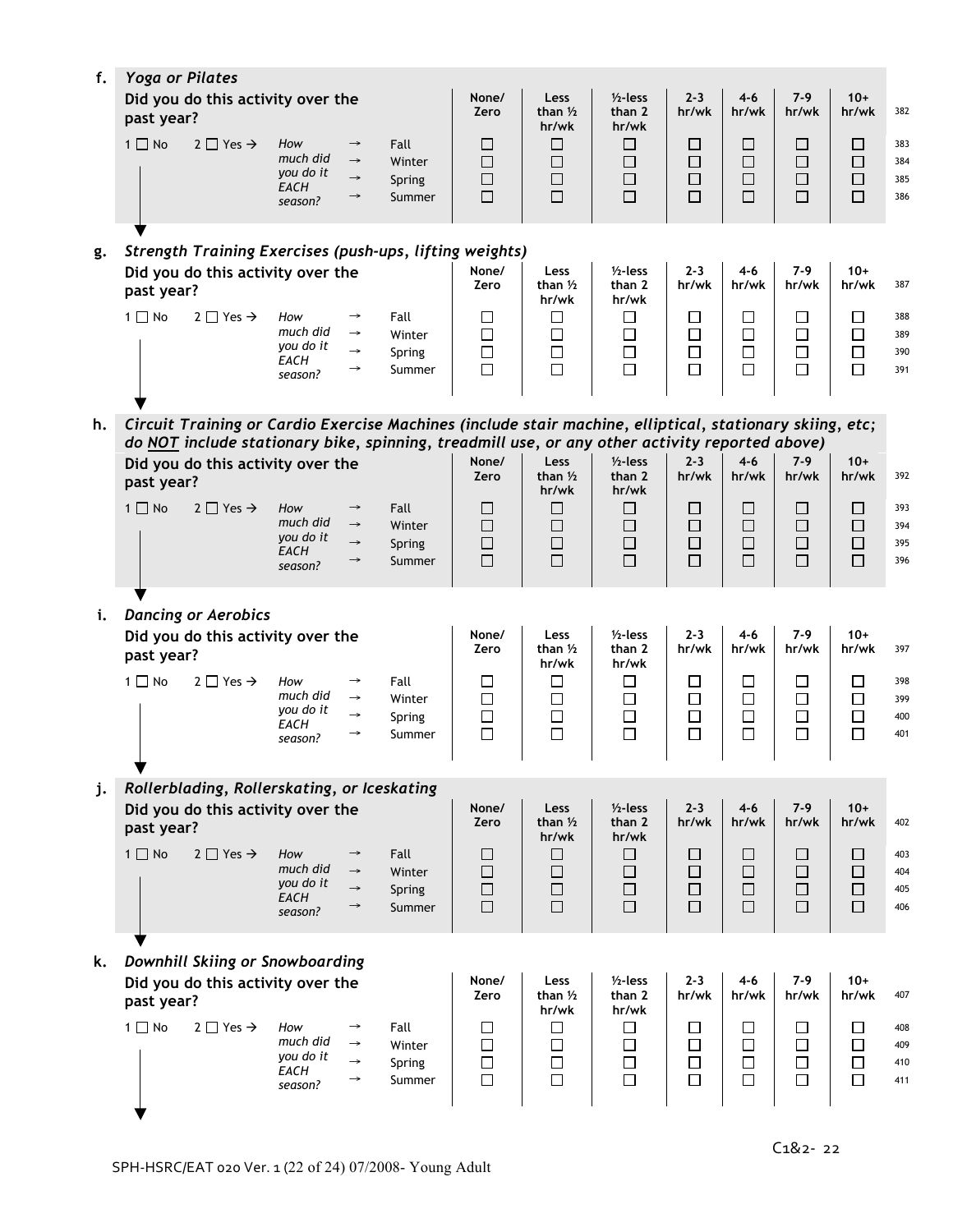| l. | past year?        | <b>Tennis or Other Racquet Sports</b><br>Did you do this activity over the                           |                                                        |                                                                  |                                    | None/<br>Zero                        | Less<br>than $1/2$<br>hr/wk              | $1/2$ -less<br>than 2<br>hr/wk                | $2 - 3$<br>hr/wk                     | $4 - 6$<br>hr/wk                     | $7-9$<br>hr/wk                       | $10+$<br>hr/wk                       | 412                      |
|----|-------------------|------------------------------------------------------------------------------------------------------|--------------------------------------------------------|------------------------------------------------------------------|------------------------------------|--------------------------------------|------------------------------------------|-----------------------------------------------|--------------------------------------|--------------------------------------|--------------------------------------|--------------------------------------|--------------------------|
|    | $1 \square$ No    | $2 \Box$ Yes $\rightarrow$                                                                           | How<br>much did<br>you do it<br><b>EACH</b><br>season? | $\rightarrow$<br>$\rightarrow$<br>$\rightarrow$<br>$\rightarrow$ | Fall<br>Winter<br>Spring<br>Summer | П<br>□<br>□<br>$\Box$                | $\Box$<br>$\Box$<br>$\Box$<br>$\Box$     | □<br>$\Box$<br>$\Box$<br>$\Box$               | □<br>$\Box$<br>$\Box$<br>$\Box$      | □<br>$\Box$<br>$\Box$<br>$\Box$      | □<br>$\Box$<br>$\Box$<br>$\Box$      | П<br>$\Box$<br>$\Box$<br>$\Box$      | 413<br>414<br>415<br>416 |
| m. | past year?        | <b>Baseball or Softball</b><br>Did you do this activity over the                                     |                                                        |                                                                  |                                    | None/<br>Zero                        | Less<br>than 1/2                         | $1/2$ -less<br>than 2                         | $2 - 3$<br>hr/wk                     | $4 - 6$<br>hr/wk                     | $7-9$<br>hr/wk                       | $10+$<br>hr/wk                       | 417                      |
|    | $1 \square$ No    | $2 \Box$ Yes $\rightarrow$                                                                           | How<br>much did<br>you do it<br>EACH<br>season?        | $\rightarrow$<br>$\rightarrow$<br>$\rightarrow$<br>$\rightarrow$ | Fall<br>Winter<br>Spring<br>Summer | $\Box$<br>$\Box$<br>$\Box$<br>□      | hr/wk<br>$\Box$<br>$\Box$<br>$\Box$<br>□ | hr/wk<br>$\Box$<br>$\Box$<br>$\Box$<br>$\Box$ | $\Box$<br>$\Box$<br>$\Box$<br>$\Box$ | $\Box$<br>$\Box$<br>$\Box$<br>$\Box$ | □<br>$\Box$<br>$\Box$<br>$\Box$      | $\Box$<br>$\Box$<br>$\Box$<br>$\Box$ | 418<br>419<br>420<br>421 |
| n. | <b>Basketball</b> |                                                                                                      |                                                        |                                                                  |                                    |                                      |                                          | $1/2$ -less                                   |                                      | $4 - 6$                              | $7-9$                                | $10+$                                |                          |
|    | past year?        | Did you do this activity over the                                                                    |                                                        |                                                                  |                                    | None/<br>Zero                        | Less<br>than $1/2$<br>hr/wk              | than 2<br>hr/wk                               | $2 - 3$<br>hr/wk                     | hr/wk                                | hr/wk                                | hr/wk                                | 422                      |
|    | $1 \Box$ No       | $2 \square$ Yes $\rightarrow$                                                                        | How<br>much did<br>you do it<br><b>EACH</b><br>season? | $\rightarrow$<br>$\rightarrow$<br>$\rightarrow$<br>$\rightarrow$ | Fall<br>Winter<br>Spring<br>Summer | $\Box$<br>$\Box$<br>$\Box$<br>$\Box$ | $\Box$<br>$\Box$<br>$\Box$<br>$\Box$     | □<br>$\Box$<br>$\Box$<br>$\Box$               | □<br>$\Box$<br>$\Box$<br>$\Box$      | □<br>$\Box$<br>$\Box$<br>$\Box$      | $\Box$<br>$\Box$<br>$\Box$<br>$\Box$ | П<br>$\Box$<br>$\Box$<br>$\Box$      | 423<br>424<br>425<br>426 |
| 0. |                   | Soccer or Rugby                                                                                      |                                                        |                                                                  |                                    |                                      |                                          |                                               |                                      |                                      |                                      |                                      |                          |
|    | past year?        | Did you do this activity over the                                                                    |                                                        |                                                                  |                                    | None/<br>Zero                        | Less<br>than $1/2$<br>hr/wk              | $1/2$ -less<br>than 2<br>hr/wk                | $2 - 3$<br>hr/wk                     | $4 - 6$<br>hr/wk                     | $7-9$<br>hr/wk                       | $10+$<br>hr/wk                       | 427                      |
|    | $1 \Box$ No       | $2 \Box$ Yes $\rightarrow$                                                                           | How<br>much did<br>you do it<br>EACH<br>season?        | $\rightarrow$<br>$\rightarrow$<br>$\rightarrow$<br>$\rightarrow$ | Fall<br>Winter<br>Spring<br>Summer | □<br>$\Box$<br>$\Box$<br>$\Box$      | □<br>$\Box$<br>$\Box$<br>$\Box$          | $\Box$<br>$\Box$<br>$\Box$<br>$\Box$          | □<br>$\Box$<br>$\Box$<br>$\Box$      | $\Box$<br>$\Box$<br>$\Box$<br>$\Box$ | □<br>$\Box$<br>$\Box$<br>$\Box$      | $\Box$<br>$\Box$<br>$\Box$<br>$\Box$ | 428<br>429<br>430<br>431 |
| p. |                   | Playing Outdoors (tossing a ball or Frisbee, playing with dog or children)                           |                                                        |                                                                  |                                    |                                      |                                          |                                               |                                      |                                      |                                      |                                      |                          |
|    | past year?        | Did you do this activity over the                                                                    |                                                        |                                                                  |                                    | None/<br>Zero                        | Less<br>than $1/2$<br>hr/wk              | $1/2$ -less<br>than 2<br>hr/wk                | $2 - 3$<br>hr/wk                     | $4 - 6$<br>hr/wk                     | $7-9$<br>hr/wk                       | $10+$<br>hr/wk                       | 432                      |
|    | $1 \square$ No    | $2 \Box$ Yes $\rightarrow$                                                                           | How<br>much did<br>you do it<br>EACH<br>season?        | $\rightarrow$<br>$\rightarrow$<br>$\rightarrow$<br>$\rightarrow$ | Fall<br>Winter<br>Spring<br>Summer | ш<br>Ш<br>□<br>□                     | □<br>$\Box$<br>□<br>$\Box$               | ப<br>□<br>$\Box$<br>$\Box$                    | ⊔<br>□<br>$\Box$<br>$\Box$           | ப<br>⊔<br>$\Box$<br>□                | ப<br>ப<br>□<br>$\Box$                | $\Box$<br>$\Box$<br>$\Box$<br>$\Box$ | 433<br>434<br>435<br>436 |
| q. |                   | Did you do any other sports or activities that we haven't listed (for example, cross-country skiing, |                                                        |                                                                  |                                    |                                      |                                          |                                               |                                      |                                      |                                      |                                      |                          |
|    |                   | skateboarding, kayaking, hockey, martial arts, volleyball, or something else)?                       | Please write what sports or<br>activities you did      |                                                                  |                                    | None/<br>Zero                        | Less<br>than ½                           | $1/2$ -less<br>than 2                         | $2 - 3$<br>hr/wk                     | $4 - 6$<br>hr/wk                     | $7-9$<br>hr/wk                       | $10+$<br>hr/wk                       |                          |

**hr/wk hr/wk** Fall \_\_\_\_\_\_\_\_\_\_\_\_\_\_\_\_\_\_\_\_\_\_\_\_\_|\_\_|\_\_| → <sup>437</sup> Winter \_\_\_\_\_\_\_\_\_\_\_\_\_\_\_\_\_\_\_\_\_\_\_\_\_|\_\_|\_\_| → <sup>440</sup> Spring \_\_\_\_\_\_\_\_\_\_\_\_\_\_\_\_\_\_\_\_\_\_\_\_\_|\_\_|\_\_| → <sup>443</sup> Summer \_\_\_\_\_\_\_\_\_\_\_\_\_\_\_\_\_\_\_\_\_\_\_\_\_|\_\_|\_\_| → <sup>446</sup>